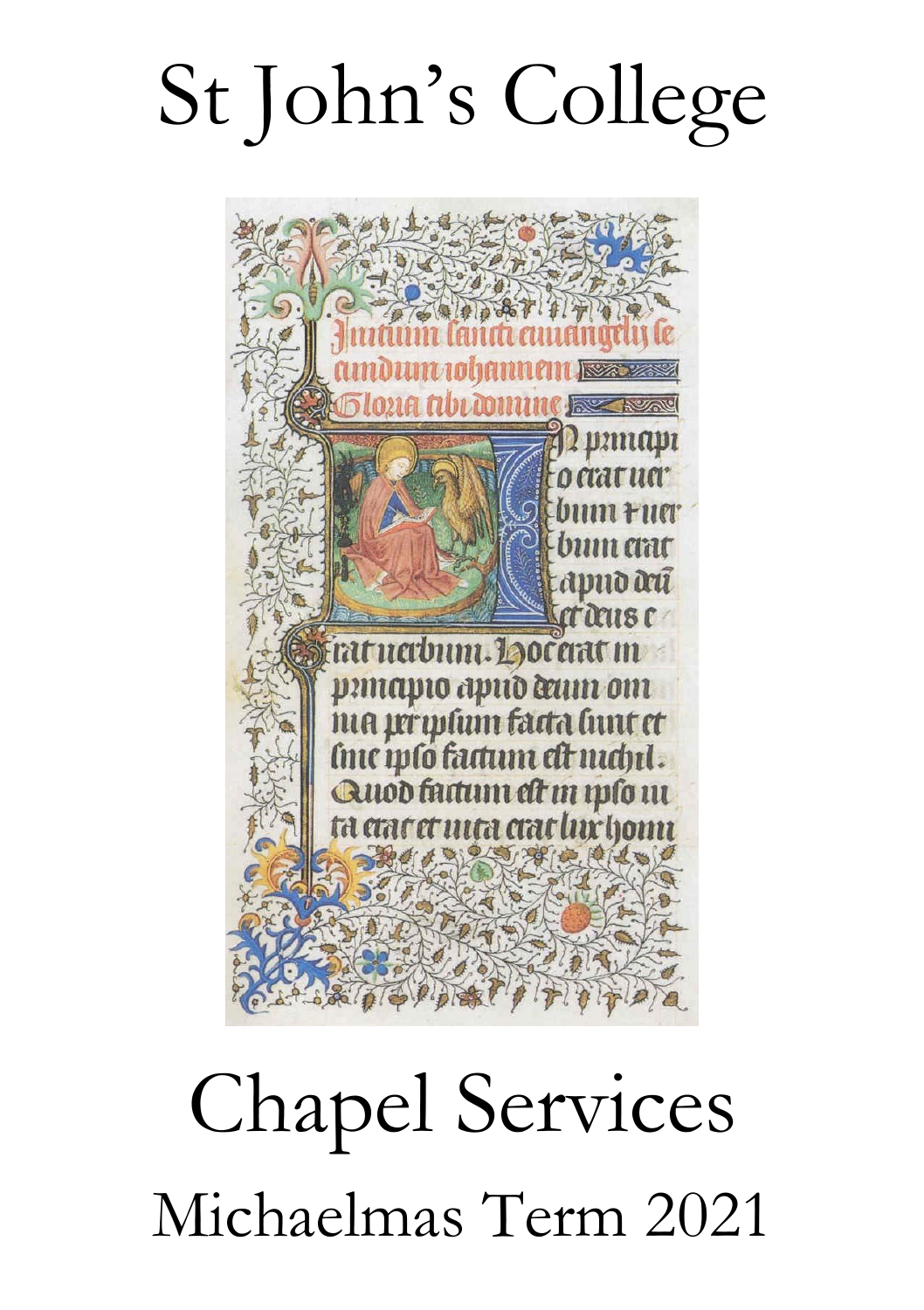Since the early  $13<sup>th</sup>$  century the site of St John's College has had a place of Christian worship. The original Chapel, whose traces are still visible in First Court, belonged to a hospital for the poor and infirm and was retained when the College was founded in 1511. Our present Chapel, built in 1869 by Sir George Gilbert Scott, continues to offer regular services enriched by the College's outstanding choral tradition. Members of the public are welcome at all services. The Chapel is part of the Church of England, within the Anglican Communion, and welcomes everyone.

Morning Prayer is said each weekday at 8.30am. This and the 8.30am Sunday services are reserved to members of College and their guests.

Surplices are provided in the Chapel, and may be worn by members of the College on Sundays, at Evensong on Saturdays, and on other holy days as marked in this list with the letter **S**.

The Chapel Clerk, Stephen Stokes, can be contacted on 01223 338676 or by e-mail at  $chapel@joh.cam.ac.uk$  Further details of the Chapel and Choirs are available on their websites:

*www.joh.cam.ac.uk www.sjcchoir.co.uk stjohnsvoices.org*

A Chapel service is usually webcast on a weekly basis. You can listen online at: *[www.sjcchoir.co.uk/webcast](http://www.sjcchoir.co.uk/webcast)*

## **Dean**

The Rev'd Canon Mark Oakley

## **Director of Music**

Andrew Nethsingha

## **Chaplain**

The Rev'd Andrew Hammond

## **Director of St John's Voices**

Graham Walker

## **Herbert Howells Organ Scholar**

George Herbert

**Junior Organ Scholar** Alexander Trigg

## **St John's Voices Organists**

Samuel Jones & Benedict Turner-Berry

## **Chapel Clerk** Stephen Stokes

## **Assistant Verger** John Boulter

The clergy are always glad to arrange to see members of the College.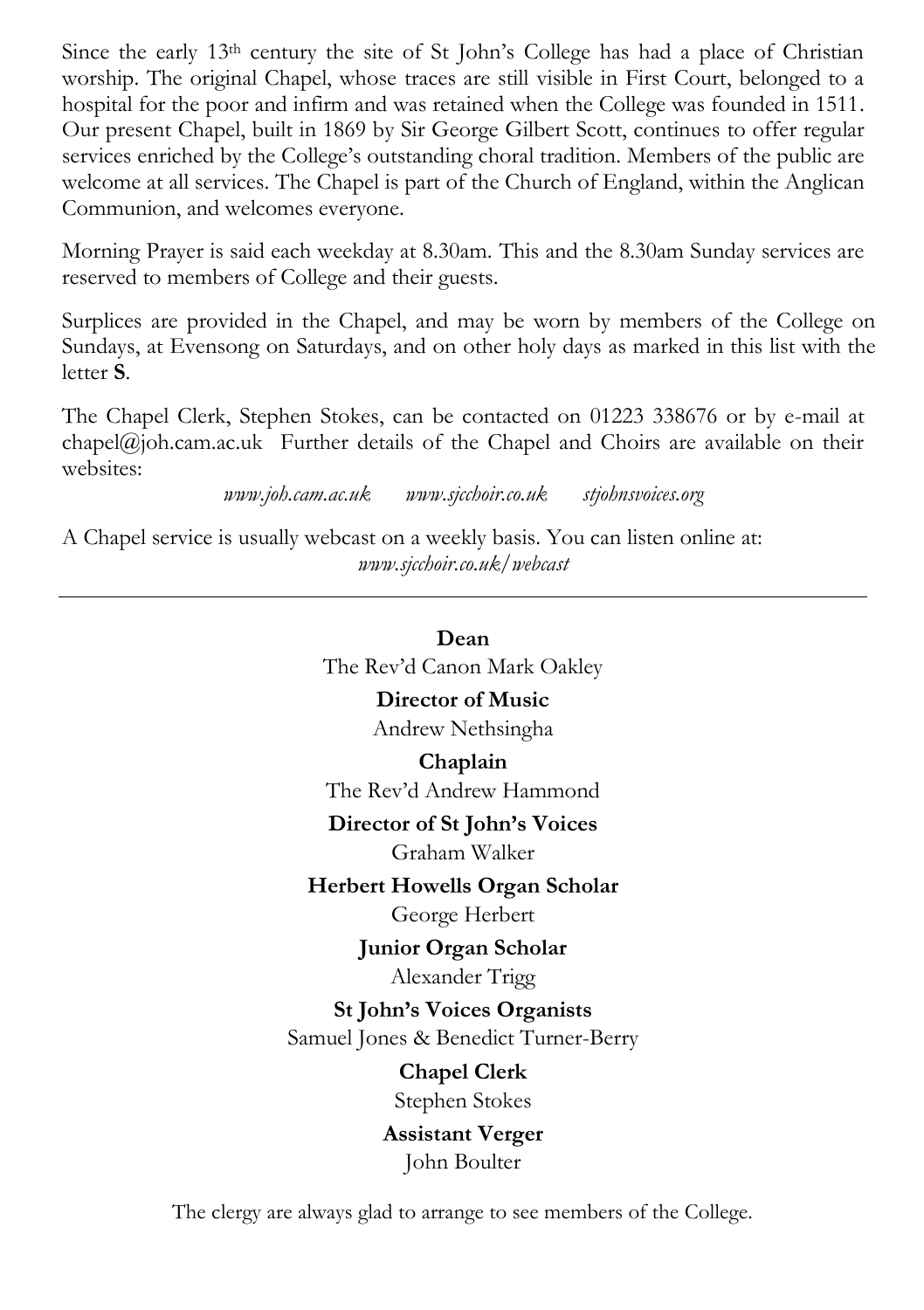## Sunday 6.30pm Evensong Sermon Series

## **'Desert Island Books'**

You have the Bible and Shakespeare: what other book would you take and why?

10 October Preacher: The Dean

17 October Preacher: The Rev'd Dr Hannah Cleugh, Chaplain to the Bishop of Ely

24 October Preacher: Sr Dr Gemma Simmonds, Director of the Religious Life Institute, Margaret Beaufort Institute of Theology

31 October Preacher: The Rev'd Dr Paul Dominiak, Vice-Principal, Westcott House

7 November Preacher: Dr Sarah Maxwell, Lay Chaplain, St John's College School

14 November Preacher: The Rev'd Dr Robert Mackley, Vicar, Little St Mary's

21 November Preacher: The Chaplain

Recordings of these sermons will be available at *www.joh.cam.ac.uk/chapel-choir/sermons*

Cover image: St John with an eagle on the island of Patmos From an illuminated manuscript in the College collection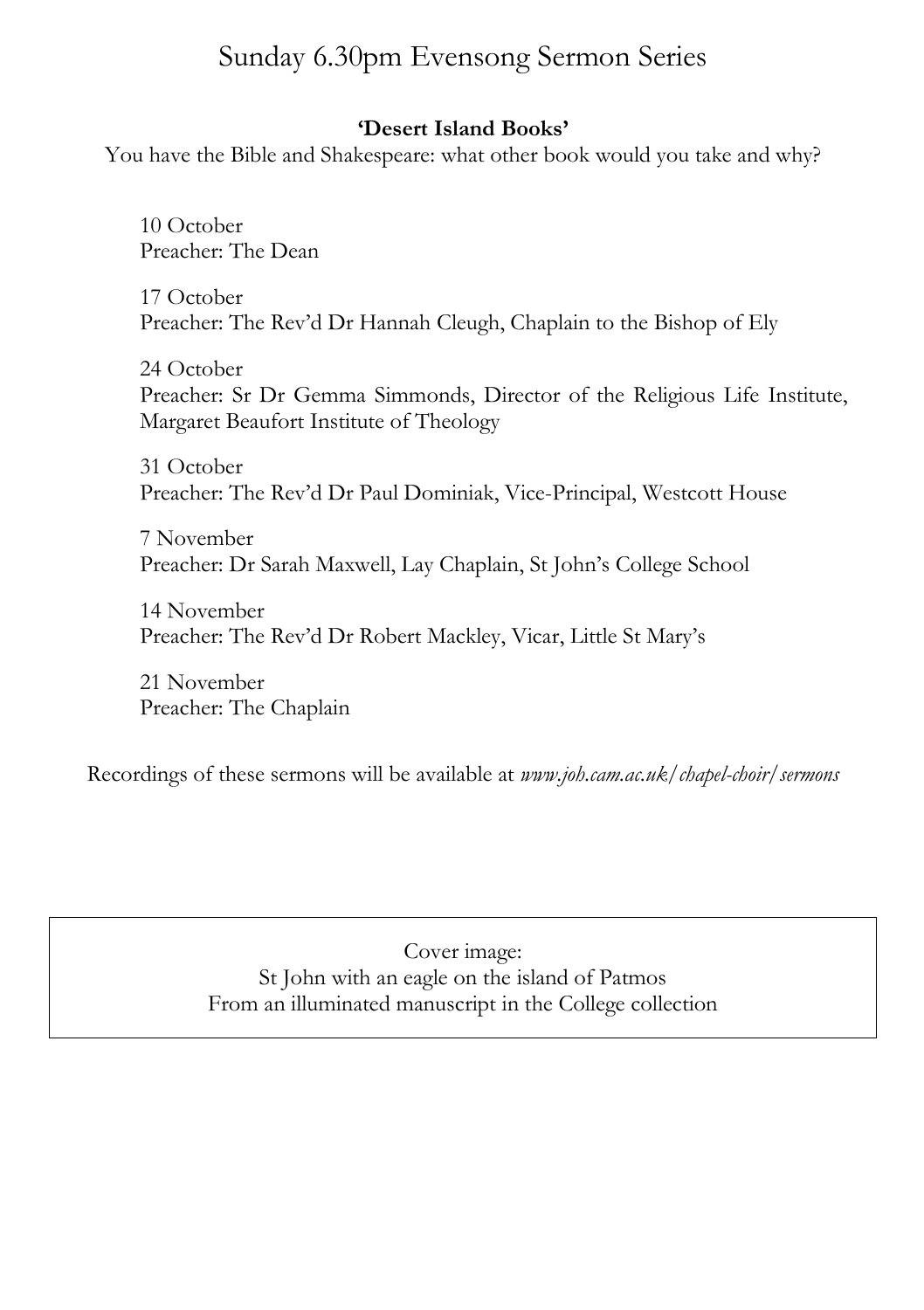| 3 | <b>THE</b><br><b>EIGHTEENTH</b><br><b>SUNDAY AFTER</b><br><b>TRINITY</b> | 8.30 a.m. STUDENT COMMUNION<br>Readings: Genesis 2.18–24, Mark 10.2–16                                                                                                                                                                                                                    |
|---|--------------------------------------------------------------------------|-------------------------------------------------------------------------------------------------------------------------------------------------------------------------------------------------------------------------------------------------------------------------------------------|
| 5 | <b>TUESDAY</b>                                                           | 5.30 p.m. MATRICULATION SERVICE<br>Responses: Clucas<br>Psalm 121 (Walford Davies)<br>Readings: Proverbs 3.13–18, Luke 12.22–30<br>Stanford: Magnificat in A<br>Dove: Gloria (Missa Brevis)<br>Hymns: Great is thy faithfulness, 461 (Corvedale)<br>Voluntary: Widor Final (Symphonie VI) |
| 6 | WEDNESDAY                                                                | $6.30$ p.m. <b>EVENSONG</b> (men's voices)<br>Responses and Preces: Rose<br>Psalm 30 (tone viii)<br>Readings: Proverbs 3.19–26, James 1.1–8<br>Lassus: Magnificat tertii toni<br>Nunc Dimittis tertii toni<br>Tallis: Te lucis ante terminum                                              |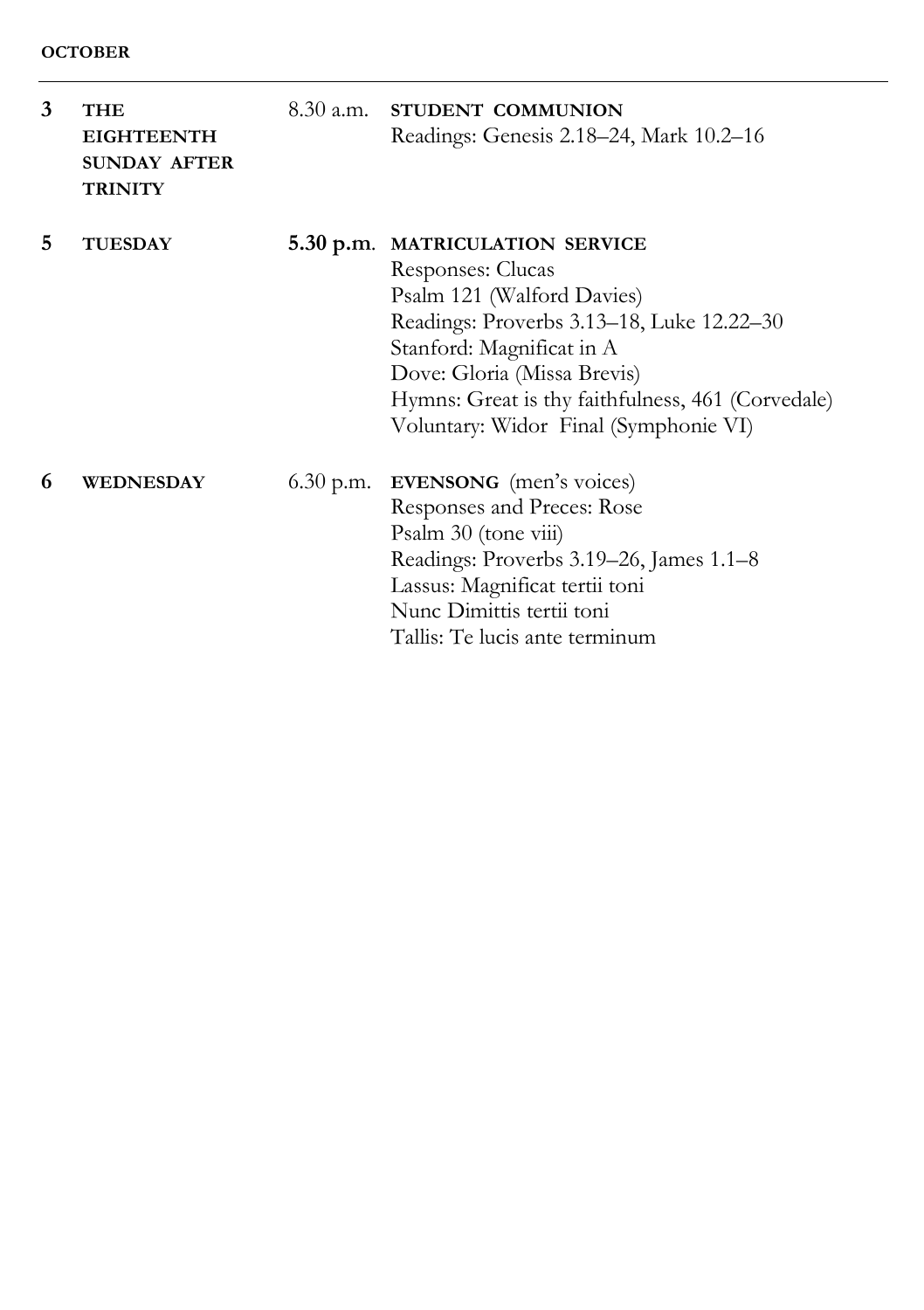| 7 | <b>THURSDAY</b> | $6.30$ p.m. | <b>EVENSONG</b><br>Responses and Preces: Clucas<br>Psalm 36 (Norris, Garrett)<br>Reading: Matthew 13.10-17<br>Weelkes (Sixth Service)<br>Tye: Praise ye the Lord, ye children (Part I)<br>Hymn 476                                                       |   |
|---|-----------------|-------------|----------------------------------------------------------------------------------------------------------------------------------------------------------------------------------------------------------------------------------------------------------|---|
| 8 | <b>FRIDAY</b>   | $6.30$ p.m. | <b>EVENSONG</b><br>Responses and Preces: Clucas<br>Psalm 39 (Hylton Stewart)<br>Readings: Isaiah 10.1-4, Luke 20.45-21.4<br>Dyson in F<br>Swayne: Kyrie (A Clare Eucharist)<br>Hymn 463(ii)                                                              |   |
| 9 | <b>SATURDAY</b> | $6.30$ p.m. | <b>EVENSONG</b><br>Responses and Preces: Clucas<br>Psalm 46 (Luther)<br>Readings: Genesis 1.1-2.1, John 1.1-5<br>Murrill in E<br>Chesnokov: Let my prayer arise<br>(Да исправится молитва моя)<br>Hymn 478 (Descant: Gower)<br>Voluntary: Alain Litanies | s |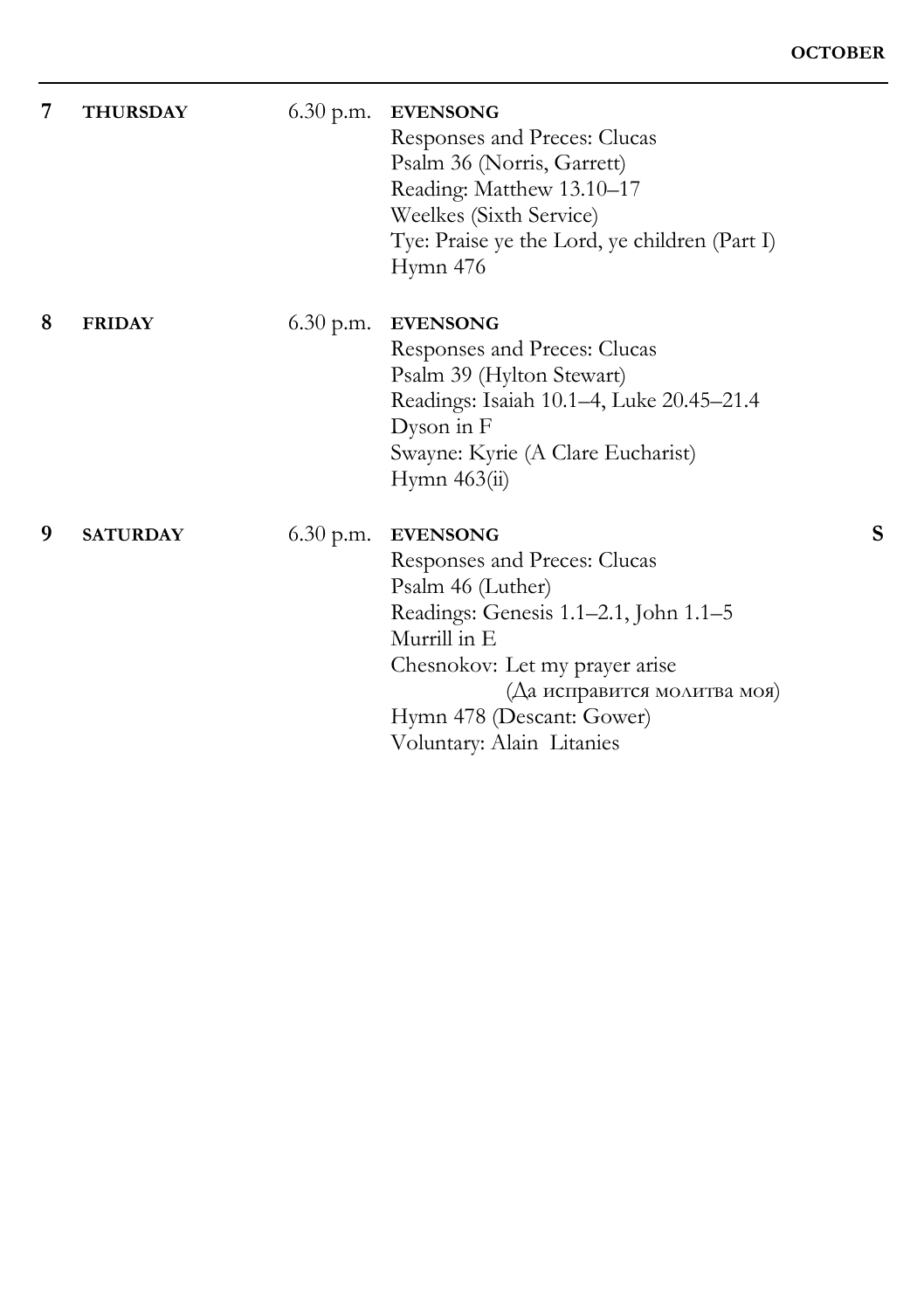| 10 | THE<br><b>NINETEENTH</b><br><b>SUNDAY AFTER</b> | $8.30$ a.m. | S<br>STUDENT COMMUNION<br>Readings: Amos 5.6–7, 10–15; Mark 10.17–31                                                                                                                                                                                                                                                                     |
|----|-------------------------------------------------|-------------|------------------------------------------------------------------------------------------------------------------------------------------------------------------------------------------------------------------------------------------------------------------------------------------------------------------------------------------|
|    | <b>TRINITY</b>                                  |             | 10.30 a.m. SUNG EUCHARIST WITH STRINGS<br>Introit: Lallouette O mysterium ineffabile<br>Haydn: Little Organ Mass<br>Readings: Amos 5.6-7, 10-15; Mark 10.17-31<br>Gradual: Psalm 90 vv. 12–17 (tone vi)<br>Preacher: The Chaplain<br>Hymns 276(ii), 473(ii) (omit vv. 2, 3, 4, 5)<br>Voluntary: Buxtehude Toccata in F major (BuxWV 157) |
|    |                                                 | $6.00$ p.m. | <b>ORGAN RECITAL</b> (no. 1512)<br>Roger Sayer (The Temple Church, London)<br>Thomas: Temple Trio<br>Ireland: Capriccio<br>Jackson: Toccata, Chorale and Fugue                                                                                                                                                                           |
|    |                                                 | $6.30$ p.m. | <b>EVENSONG</b><br>Responses and Preces: Clucas<br>Psalm 52 (Hylton Stewart)<br>Sumsion in G<br>Parsons: Ave Maria<br>Hymns 242, 451<br>Preacher: The Dean<br>Voluntary: Mendelssohn Con moto maestoso<br>(Sonata no. 3 in A major)                                                                                                      |
| 11 | <b>MONDAY</b>                                   | $6.30$ p.m. | EVENSONG SUNG BY ST JOHN'S VOICES<br>Responses and Preces: Rose<br>Psalm 57 (Alcock, Goss)<br>Readings: 1 Samuel 2.1-10, Luke 1.46-55<br>Dyson in $D$<br>Handel: Hallelujah (Messiah)<br>Hymn 467                                                                                                                                        |
| 12 | <b>TUESDAY</b>                                  | $6.30$ p.m. | <b>EVENSONG</b><br>Responses and Preces: Clucas<br>Psalm 62 (Boyce)<br>Readings: Isaiah 6.1–8, Acts 9.1–19<br>Byrd (Fauxbourdons)<br>Betinis: Aeterna lux, divinitas<br>Hymn 456                                                                                                                                                         |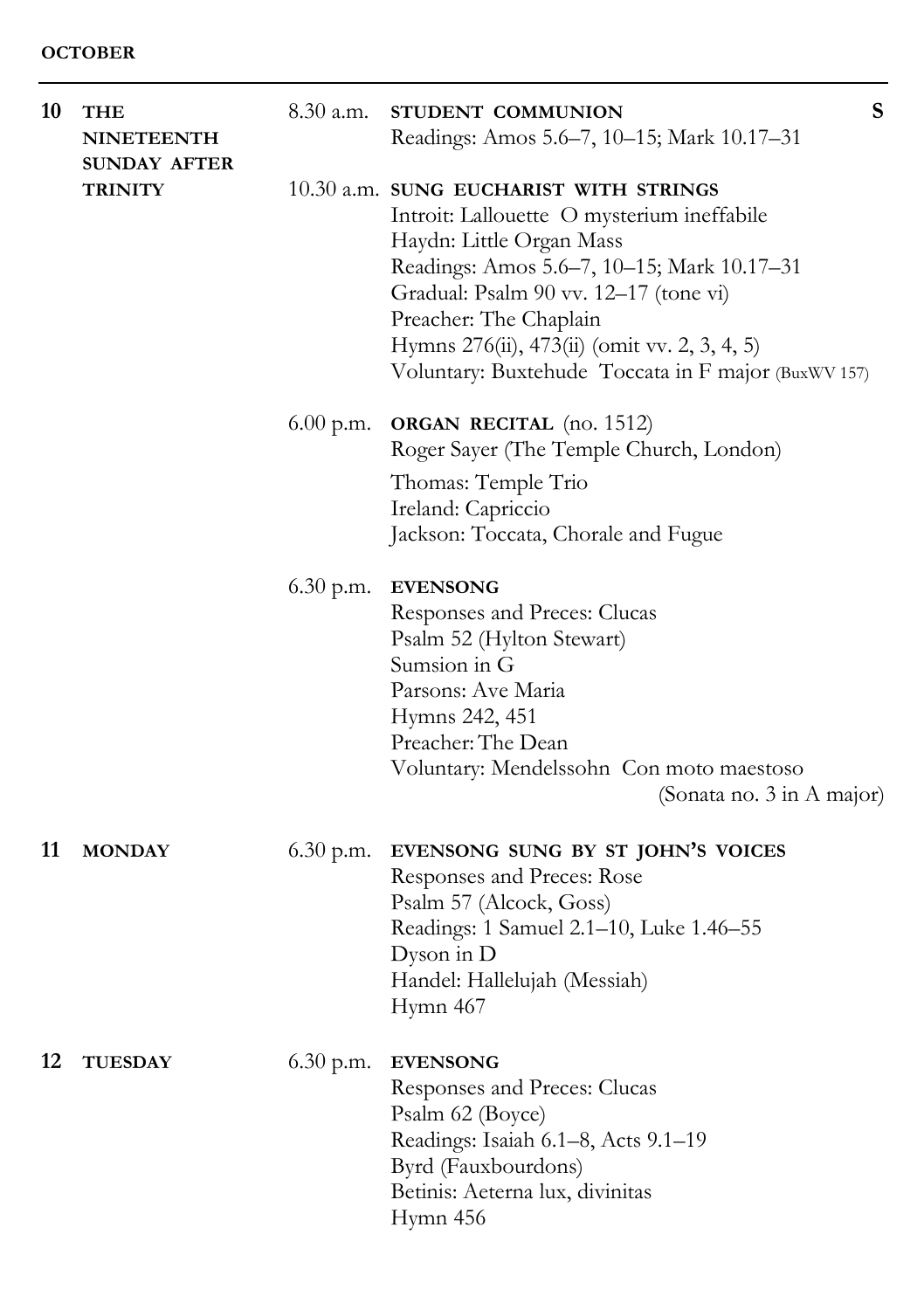| 13 | <b>WEDNESDAY</b> | $6.30$ p.m. | <b>EVENSONG</b> (men's voices)<br>Responses and Preces: Rose<br>Psalm $68$ vv. $1-10$ (tone v)<br>Readings: Malachi 3.1-7, James 1.12-18<br>Sumsion in G<br>Archer: Thy word is a lantern $*$                                                                                               |   |
|----|------------------|-------------|---------------------------------------------------------------------------------------------------------------------------------------------------------------------------------------------------------------------------------------------------------------------------------------------|---|
| 14 | <b>THURSDAY</b>  | $6.30$ p.m. | <b>EVENSONG</b><br>Responses and Preces: Ayleward<br>Psalm 71 vv. 1-12 (Parratt)<br>Reading: Matthew 13.24-30<br>Batten (Fourth Service)<br>Whyte: Christe qui lux es et dies<br>Hymn 452                                                                                                   |   |
| 15 | <b>FRIDAY</b>    | $6.30$ p.m. | <b>EVENSONG WITH HARP</b><br>Responses and Preces: Ayleward<br>Psalm 76 (Ashfield)<br>Readings: Isaiah 24.4–16, Revelation 18.21–24<br>Bevan: Magnificat quarti toni<br>Nunc Dimittis quarti toni<br>Frances-Hoad: Lo! the desert depths are stirr'd **<br>Hymn 434                         |   |
| 16 | <b>SATURDAY</b>  | $6.30$ p.m. | <b>EVENSONG</b><br>Responses and Preces: Ayleward<br>Psalm 79 vv. 1–9 (Flintoft)<br>Readings: Genesis 2.4b-17, 1 Corinthians 15.35-49<br>Stanford in G<br>Rachmaninoff: Hymn of the Cherubim<br>(Херувимская песнь)<br>Hymn 477 (tune 408(i)) (Descant: Robinson)<br>Voluntary: Pott Laudes | S |

\* *This work is receiving its first performance.*

\*\* *This work, commissioned for the College Choir by the Master and Fellows, is receiving its first public performance. The Choir is joined by harpist Anne Denholm.*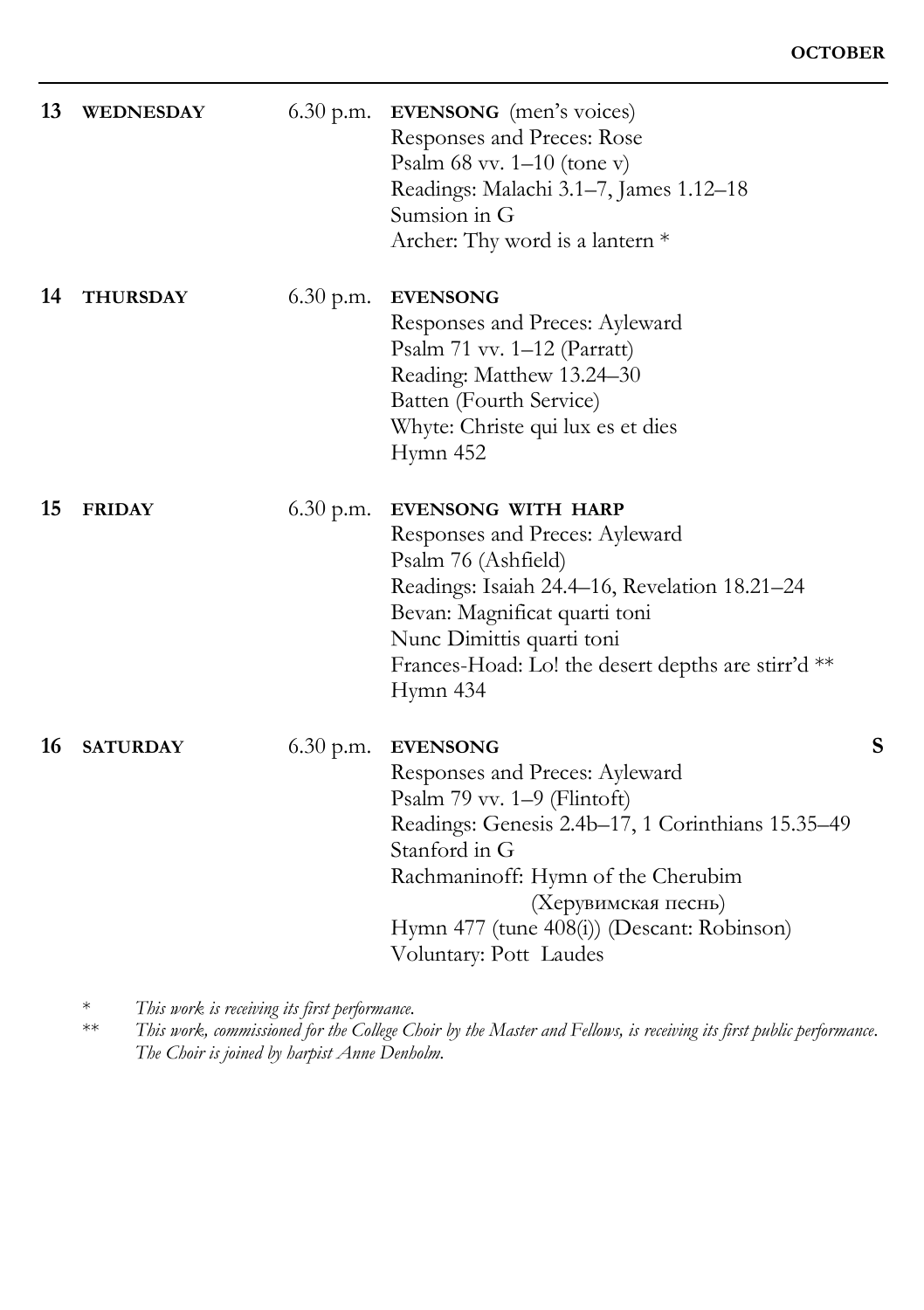| 17 | <b>THE</b><br><b>TWENTIETH</b>        | 8.30 a.m.   | STUDENT COMMUNION<br>Readings: Isaiah 53.4-end, Mark 10.35-45                                                                                                                                                                                                                                                                            | S |
|----|---------------------------------------|-------------|------------------------------------------------------------------------------------------------------------------------------------------------------------------------------------------------------------------------------------------------------------------------------------------------------------------------------------------|---|
|    | <b>SUNDAY AFTER</b><br><b>TRINITY</b> |             | 10.30 a.m. SUNG EUCHARIST<br>Introit: Vaughan Williams O taste and see<br>Kyrie Orbis Factor<br>Berkeley: Missa Brevis<br>Readings: Isaiah 53.4-end, Mark 10.35-45<br>Gradual: Psalm 91 vv. 9-16 (tone viii)<br>Preacher: The Dean<br>Credo VII<br>Hymns 285(i), 466<br>Voluntary: Vierne Allegro Risoluto (Symphonie II)                |   |
|    |                                       | 6.00 p.m.   | ORGAN RECITAL (no. 1513)<br>George Herbert (St John's College)<br>Duruflé: Chant Donné<br>Traditional (arr. Herbert): Till all the seas run dry<br>Harvey: Toccata for Organ and Tape<br>Wheeler: The Sweet Time Suite: Introduction<br>Herbert (after Mahler): Urlied<br>Herbert (after Wheeler): Sweet Time Coda                       |   |
|    |                                       | $6.30$ p.m. | <b>EVENSONG</b><br>Responses and Preces: Ayleward<br>Psalm 88 vv. 1–9 (Prendergast)<br>Antiphon: In omnem terram<br>Howells (St Paul's Service)<br>Bullock: Give us the wings of faith<br>Hymns 458, 443<br>Preacher: The Rev'd Dr Hannah Cleugh,<br>Chaplain to the Bishop of Ely<br>Voluntary: J.S. Bach Prelude in C minor (BWV 546i) |   |
| 18 | <b>LUKE</b><br>THE EVANGELIST         | $6.30$ p.m. | FESTAL EVENSONG SUNG BY ST JOHN'S VOICES S<br>Introit: Harris Holy is the true light<br>Responses and Preces: Rose<br>Psalm 94 (Sinclair)<br>Readings: Isaiah 35.3-6, Luke 10.1-9<br>Antiphon: In omnem terram<br>Stanford in C<br>J.S. Bach: Wie sich ein Vater erbarmet<br>(Singet dem Herrn)<br>Hymn 486                              |   |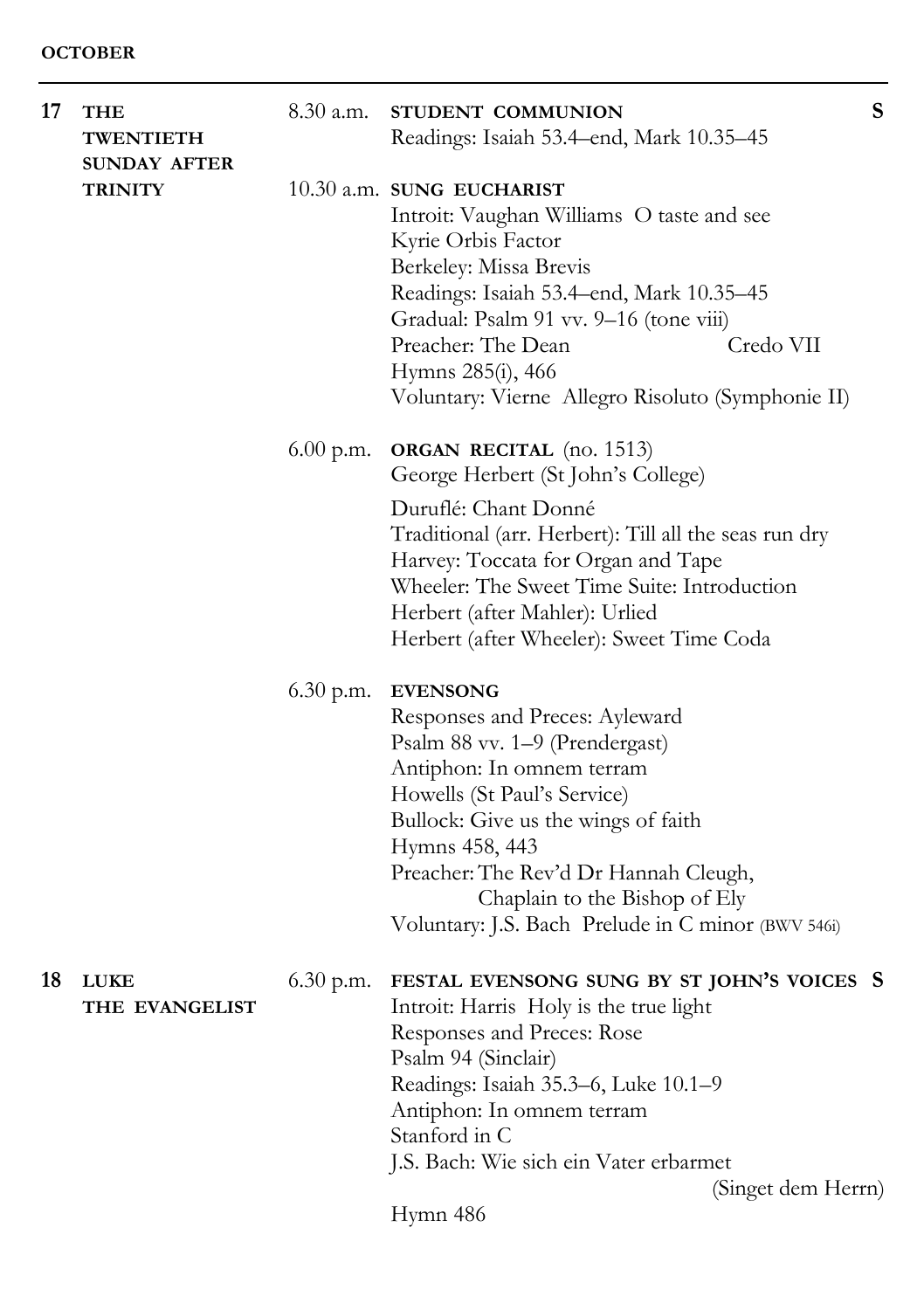| 19 | <b>TUESDAY</b>   | $6.30$ p.m. | <b>EVENSONG</b><br>Responses and Preces: Ayleward<br>Psalm 97 (Martin)<br>Readings: Jeremiah 26.12-16, Acts 9.19-25<br>Moore (St John's Service) *<br>Scott: Creator of the stars of night<br>Hymn 431                                                    |
|----|------------------|-------------|-----------------------------------------------------------------------------------------------------------------------------------------------------------------------------------------------------------------------------------------------------------|
| 20 | <b>WEDNESDAY</b> | $6.30$ p.m. | EVENSONG WITH VIOLIN (men's voices)<br>Responses and Preces: Rose<br>Psalm $103$ vv. $1-11$ (tone viii)<br>Readings: Job 31.16-23, James 1.19-27<br>Moore (Second Service)<br>Comeau: Vanity of vanities *                                                |
| 21 | <b>THURSDAY</b>  | $6.30$ p.m. | <b>EVENSONG</b><br>Responses and Preces: Shephard<br>Psalm 105 vv. 1-12 (Hawes)<br>Reading: Matthew 20.1-16<br>Forbes L'Estrange: Magnificat (King's College Service)<br>Chesnokov: Nunc Dimittis<br>Byrd: Teach me, O Lord<br>Hymn 425                   |
| 22 | <b>FRIDAY</b>    | $6.30$ p.m. | <b>EVENSONG</b><br>Responses and Preces: Shephard<br>Psalm 107 vv. 1-8 (Bairstow)<br>Readings: Isaiah 30.8–16, Matthew 23.27–36<br>Sumsion in A<br>Wheeler: Alleluia, I heard a voice<br>Hymn 414                                                         |
| 23 | <b>SATURDAY</b>  | $6.30$ p.m. | S<br><b>EVENSONG</b> (men's voices)<br>Responses and Preces: Rose<br>Psalm 111 (tone viii)<br>Readings: Genesis 3.1–24, Galatians 3.23–29<br>Howells in E<br>Gant: Ubi caritas et amor *<br>Hymn 475<br>Voluntary: J.S Bach Prelude in B minor (BWV 544i) |

\* *These works were commissioned for the College Choir in 2006 (Moore), 2016 (Comeau) and 2012 (Gant). The violinist is Alex Semple.*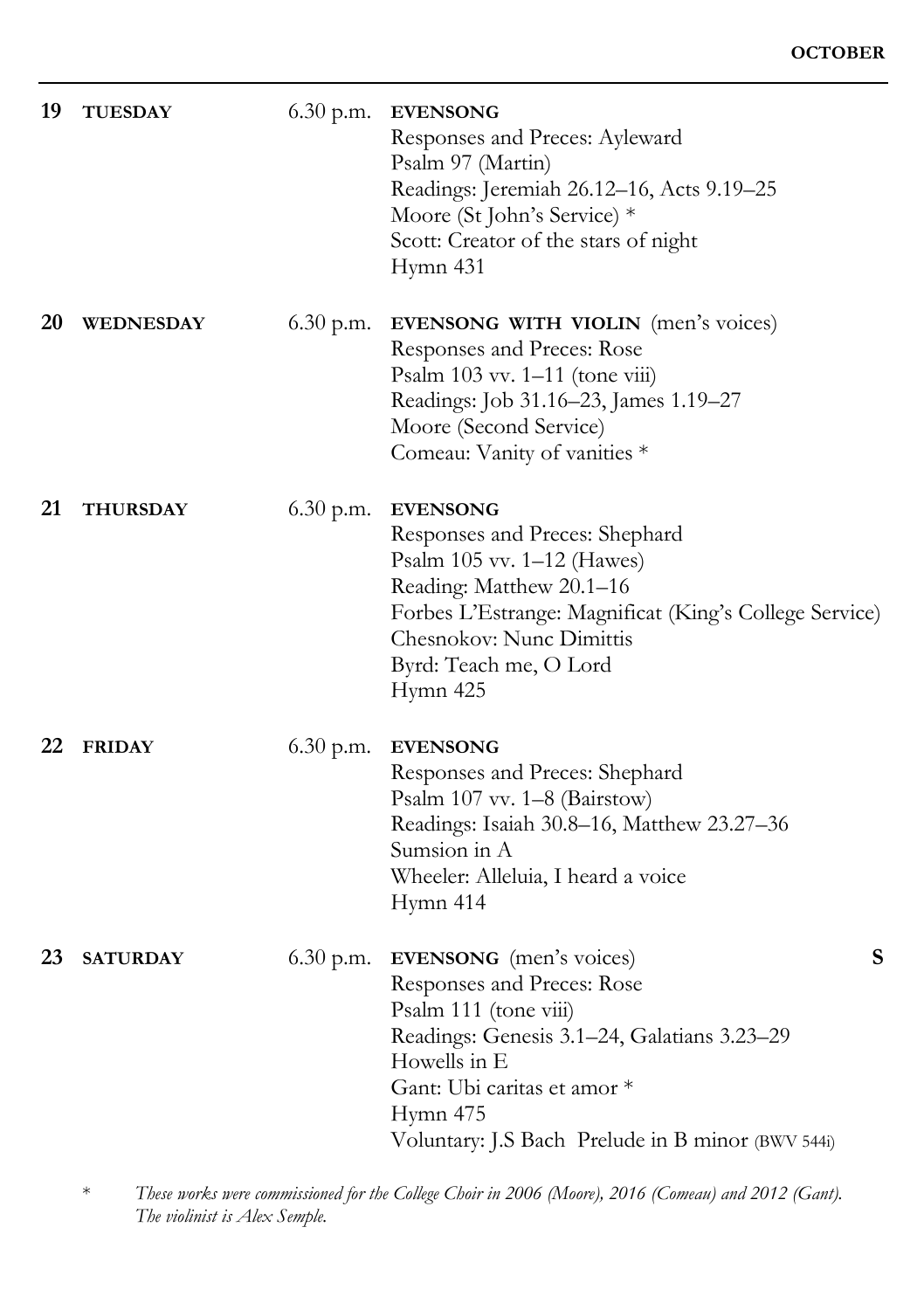| 24 | <b>THE</b><br><b>LAST SUNDAY</b> | $8.30$ a.m. | STUDENT COMMUNION<br>Readings: Jeremiah 31.7-9, Mark 10.46-end                                                                                                                                                                                                                                                                                                                                              | S |
|----|----------------------------------|-------------|-------------------------------------------------------------------------------------------------------------------------------------------------------------------------------------------------------------------------------------------------------------------------------------------------------------------------------------------------------------------------------------------------------------|---|
|    | <b>AFTER TRINITY</b>             |             |                                                                                                                                                                                                                                                                                                                                                                                                             |   |
|    |                                  |             | 10.30 a.m. SUNG EUCHARIST (men's voices)<br>Introit: Si iniquitates observaveris<br>Duruflé: Messe cum jubilo<br>Readings: Jeremiah 31.7-9, Mark 10.46-end<br>Gradual: Psalm 126 (tone iv)<br>Preacher: Will Alvarez,<br>Ordinand, Ridley Hall<br>Credo V<br>Hymns 288, 437                                                                                                                                 |   |
|    |                                  |             | Voluntary: Widor Final (Symphonie VI)                                                                                                                                                                                                                                                                                                                                                                       |   |
|    |                                  |             | $6.00$ p.m. ORGAN RECITAL (no. 1514)<br>Andrew Nethsingha (St John's College)<br>J.S. Bach: Prelude in E minor (BWV 548i)<br>J.S. Bach: Kommst du nun (BWV 650)<br>J.S. Bach: Dies sind die heil'gen zehn Gebot (BWV 678)<br>Vierne: Allegro Risoluto (Symphonie II)                                                                                                                                        |   |
|    |                                  |             | 6.30 p.m. <b>EVENSONG</b> (men's voices)<br>Responses and Preces: Millington<br>Psalm 118 vv. 1-14 (tone vi)<br>Hassler: Magnificat quinti toni<br>Nunc Dimittis quinti toni<br>Byrd: Christe qui lux es et dies<br>Hymns 445, 440 (omit vv. 4, 5)<br>Preacher: Sr Dr Gemma Simmonds,<br>Director of the Religious Life Institute,<br>Margaret Beaufort Institute of Theology<br>Voluntary: Reger Dankpsalm |   |
| 25 | <b>MONDAY</b>                    | $6.30$ p.m. | EVENSONG SUNG BY ST JOHN'S VOICES<br>Responses and Preces: Rose<br>Psalm 119 vv. 33–48 (Stainer, Martin)<br>Readings: Song of Solomon 2.8-17, John 10.11-18<br>Tallis (Short Service)<br>Chesnokov: Svete Tihiy (Свете тихій)                                                                                                                                                                               |   |

Hymn 418 (omit vv. 3, 4, 5)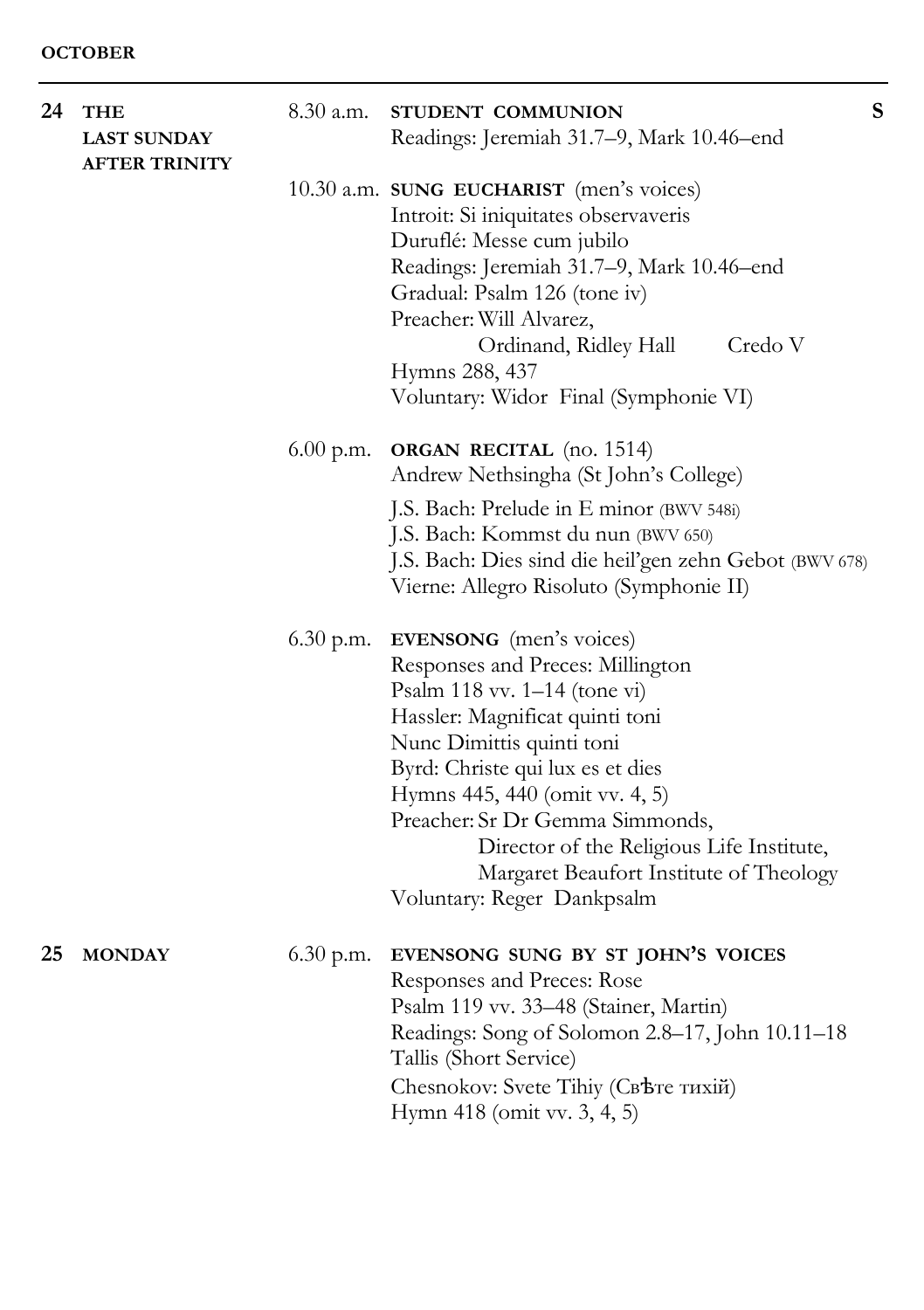| 26 | <b>TUESDAY</b>                     | $6.30$ p.m. | <b>EVENSONG</b> (men's voices)<br>Responses and Preces: Millington<br>Psalm 119 vv. 105-120 (tone ii)<br>Readings: Ezekiel 3.4–11, Acts 13.1–3<br>Victoria: Magnificat sexti toni<br>Nunc Dimittis sexti toni<br>Martin: Circumdederunt me *                                                                                  |   |
|----|------------------------------------|-------------|-------------------------------------------------------------------------------------------------------------------------------------------------------------------------------------------------------------------------------------------------------------------------------------------------------------------------------|---|
| 27 | WEDNESDAY                          | $6.30$ p.m. | <b>EVENSONG</b> (men's voices)<br>Responses and Preces: Millington<br>Psalms 124 (tone vii), 125 (tone vii)<br>Readings: Deuteronomy 32.1-4, John 14.15-26<br>Antiphon: Qui vult venire post me<br>Marenzio: Magnificat octavi toni<br>Nunc Dimittis octavi toni<br>Semple: Footsteps in the sand **<br>(Stŭpki po Pyasŭka)   | S |
| 28 | SIMON AND<br><b>JUDE, APOSTLES</b> | $6.30$ p.m. | SUNG EUCHARIST (men's voices)<br>Introit: Mihi autem<br>Monteverdi: Mass for four voices (1640)<br>Readings: Isaiah 28.14–16, John 15.17–end<br>Hymn 195 (tune 265)                                                                                                                                                           | S |
| 29 | <b>FRIDAY</b>                      | $6.30$ p.m. | <b>EVENSONG</b><br>Responses and Preces: Shephard<br>Psalm 141 vv. 1–6, 9–11 (Spohr)<br>Readings: Isaiah 46.5–13, Matthew 23.13–22<br>Weelkes (Sixth Service)<br>Purcell: Rejoice in the Lord alway<br>Hymn 409                                                                                                               |   |
| 30 | <b>SATURDAY</b>                    | 6.30 p.m.   | EVENSONG (A FINAL SERVICE SUNG BY THE<br>CHOIR OF 2019-2020)<br>Responses and Preces: Shephard<br>Psalm 139 vv. 1–18, 23–24 (Skeats)<br>Readings: Genesis 8.1–19, Mark 4.35–41<br>Howells (St Paul's Service)<br>Elgar: Give unto the Lord<br>Hymn 252 (Descant: Robinson)<br>Voluntary: Elgar Allegro Maestoso (Sonata in G) | S |

<sup>\*</sup> *This work was composed for the Gentlemen of St John's in 2012.*

This work was commissioned for the College Choir in 2019.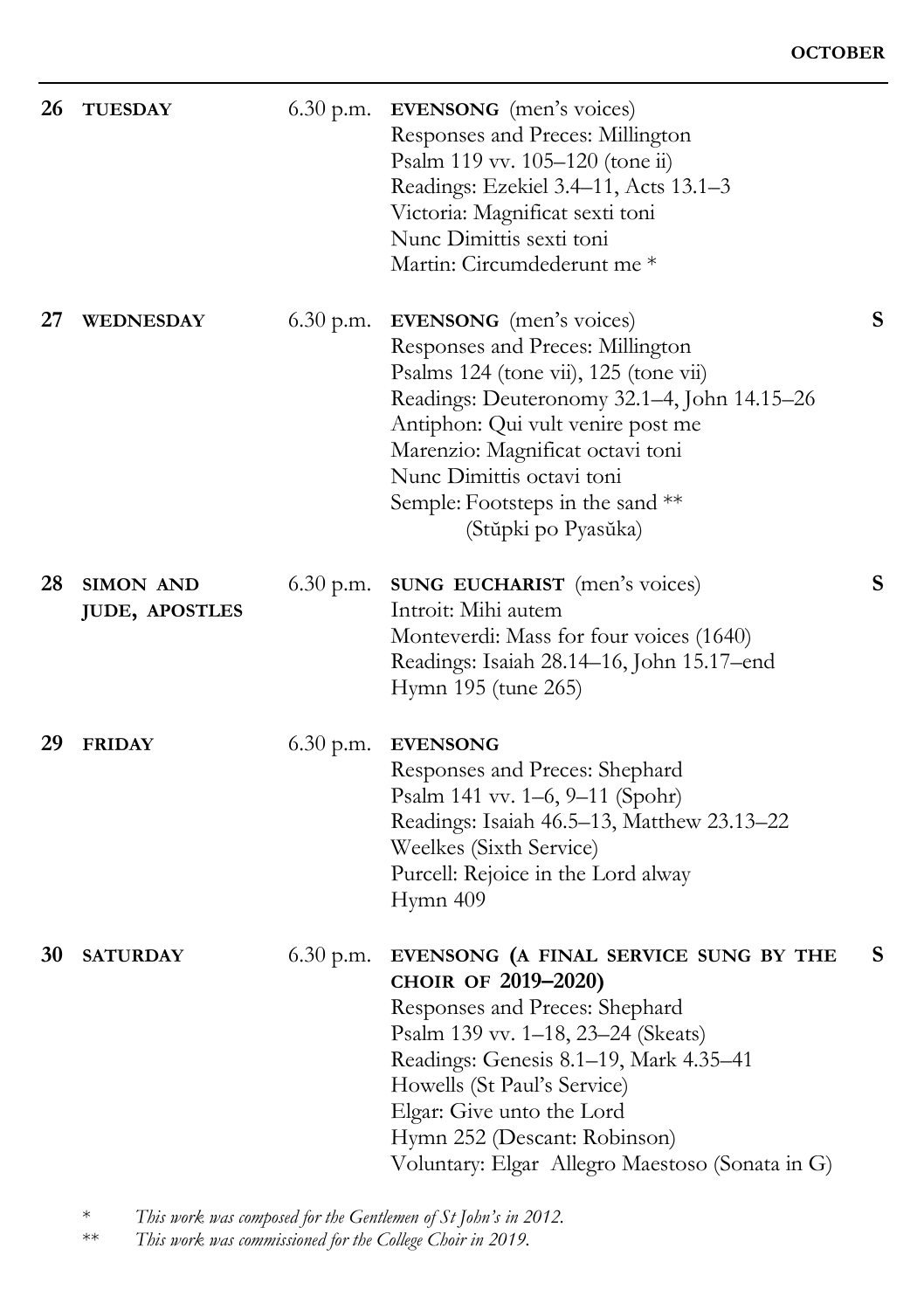| 31 | <b>THE</b><br><b>FOURTH SUNDAY</b><br><b>BEFORE ADVENT</b> | $8.30$ a.m. | STUDENT COMMUNION<br>Readings: Deuteronomy 6.1-9, Mark 12.28-34                                                                                                                                                                                                                                                                            | ${\bf S}$ |
|----|------------------------------------------------------------|-------------|--------------------------------------------------------------------------------------------------------------------------------------------------------------------------------------------------------------------------------------------------------------------------------------------------------------------------------------------|-----------|
|    |                                                            |             | 10.30 a.m. SUNG EUCHARIST<br>Introit: Harris Holy is the true light<br>Victoria: Missa O quam gloriosum<br>Readings: Deuteronomy 6.1–9, Mark 12.28–34<br>Gradual: Psalm 119 vv. 1-8 (tone iii)<br>Credo I<br>Preacher: The Dean<br>Hymns 297, 413 (Descant: Robinson)<br>Voluntary: Karg-Elert Nun danket alle Gott<br>"Marche Triomphale" |           |
|    |                                                            |             | 6.00 p.m. ORGAN RECITAL (no. 1515)<br>Thomas Watkin (College Chorister 2015–2020)<br>Ives: Intrada<br>Vierne: Berceuse                                                                                                                                                                                                                     |           |
|    |                                                            |             | J.S. Bach: Fantasia in G Minor (BWV 542i)<br>Brahms: Es ist ein Ros entsprungen<br>Howells: Paean                                                                                                                                                                                                                                          |           |
|    |                                                            | $6.30$ p.m. | <b>EVENSONG</b><br>Responses and Preces: Shephard<br>Psalm 149 (Stanford)<br>Antiphon: O quam gloriosum<br>Kelly in C<br>Harris: Holy is the true light<br>Hymns 471 (tune 499) (omit vv. 3, 6),<br>439(i) (omit vv. 3, 4)<br>Preacher: The Rev'd Dr Paul Dominiak,<br>Vice-Principal, Westcott House<br>Voluntary: Leighton Paean         |           |
|    |                                                            |             |                                                                                                                                                                                                                                                                                                                                            |           |

## **NOVEMBER**

| ALL SAINTS' | 6.30 p.m. EUCHARIST SUNG BY ST JOHN'S VOICES | S. |
|-------------|----------------------------------------------|----|
| <b>DAY</b>  | Victoria: Missa O quam gloriosum             |    |
|             | Gradual: Psalm 24 vv. 1–6 (tone vii)         |    |
|             | Readings: Isaiah 25.6-9, John 11.32-44       |    |
|             | Communion motet: Pham Psalm 24 *             |    |
|             | Hymn $197$ (omit vv. $3, 5$ )                |    |
|             |                                              |    |

\* *This work was written by a current PhD student of the College. It was composed for St John's Voices and receives its first performance at this service.*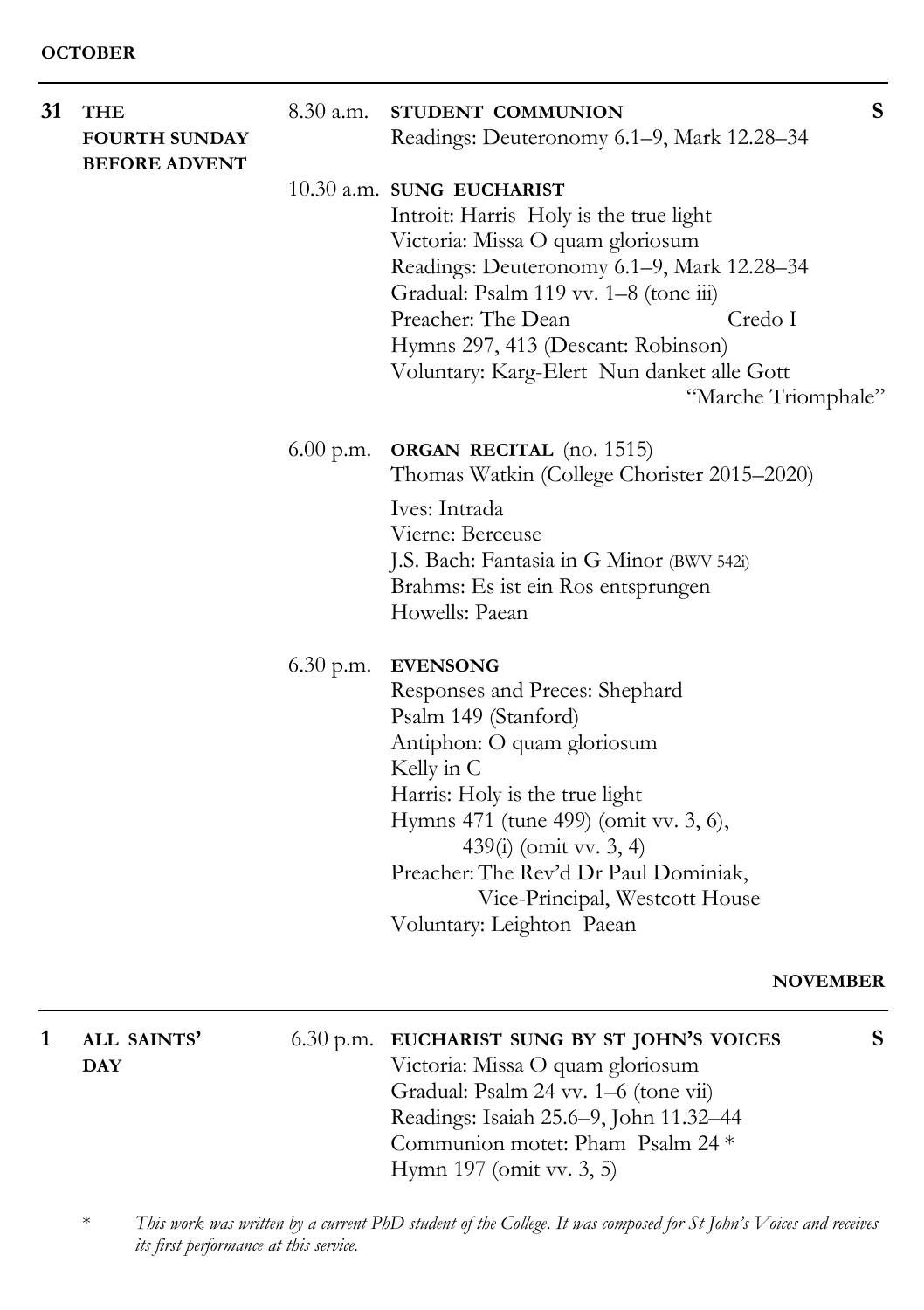| $\overline{2}$ | ALL SOULS'<br><b>DAY</b> | $6.30$ p.m. | EUCHARIST FOR ALL SOULS' DAY<br>Fauré: Requiem                                                                                                                                                                                       |   |
|----------------|--------------------------|-------------|--------------------------------------------------------------------------------------------------------------------------------------------------------------------------------------------------------------------------------------|---|
| 3              | WEDNESDAY                | $6.30$ p.m. | <b>EVENSONG</b> (men's voices)<br>Responses and Preces: Tallis<br>Psalm 16 (tone i)<br>Readings: Deuteronomy 1.9-17, James 2.1-13<br>Magnificat primi toni<br>Nunc Dimittis primi toni<br>Samuel Wesley: Si iniquitates observaveris |   |
| 4              | <b>THURSDAY</b>          | $6.30$ p.m. | <b>EVENSONG</b><br>Responses and Preces: Smith<br>Psalm 22 (Camidge)<br>Reading: Matthew 21.33-46<br>Bevan: Magnificat quarti toni<br>Nunc Dimittis quarti toni<br>Franck: Panis angelicus<br>Hymn 430                               |   |
| 5              | <b>FRIDAY</b>            | $6.30$ p.m. | <b>EVENSONG</b><br>Responses and Preces: Smith<br>Psalm 23 (Hylton Stewart)<br>Readings: Isaiah 58.5-9a, Matthew 25.31-46<br>Tomkins (Fifth Service)<br>Tomkins: My shepherd is the living Lord<br>Hymn 399 (tune 346)               |   |
| 6              | <b>SATURDAY</b>          | $6.30$ p.m. | <b>EVENSONG</b><br>Responses and Preces: Smith<br>Psalm 32 (Rogers)<br>Readings: Genesis 18.1–15, Hebrews 13.1–6<br>Watson in E<br>Swayne: Agnus Dei (A Clare Eucharist)<br>Hymn 453<br>Voluntary: Vierne Scherzo (Symphonie II)     | S |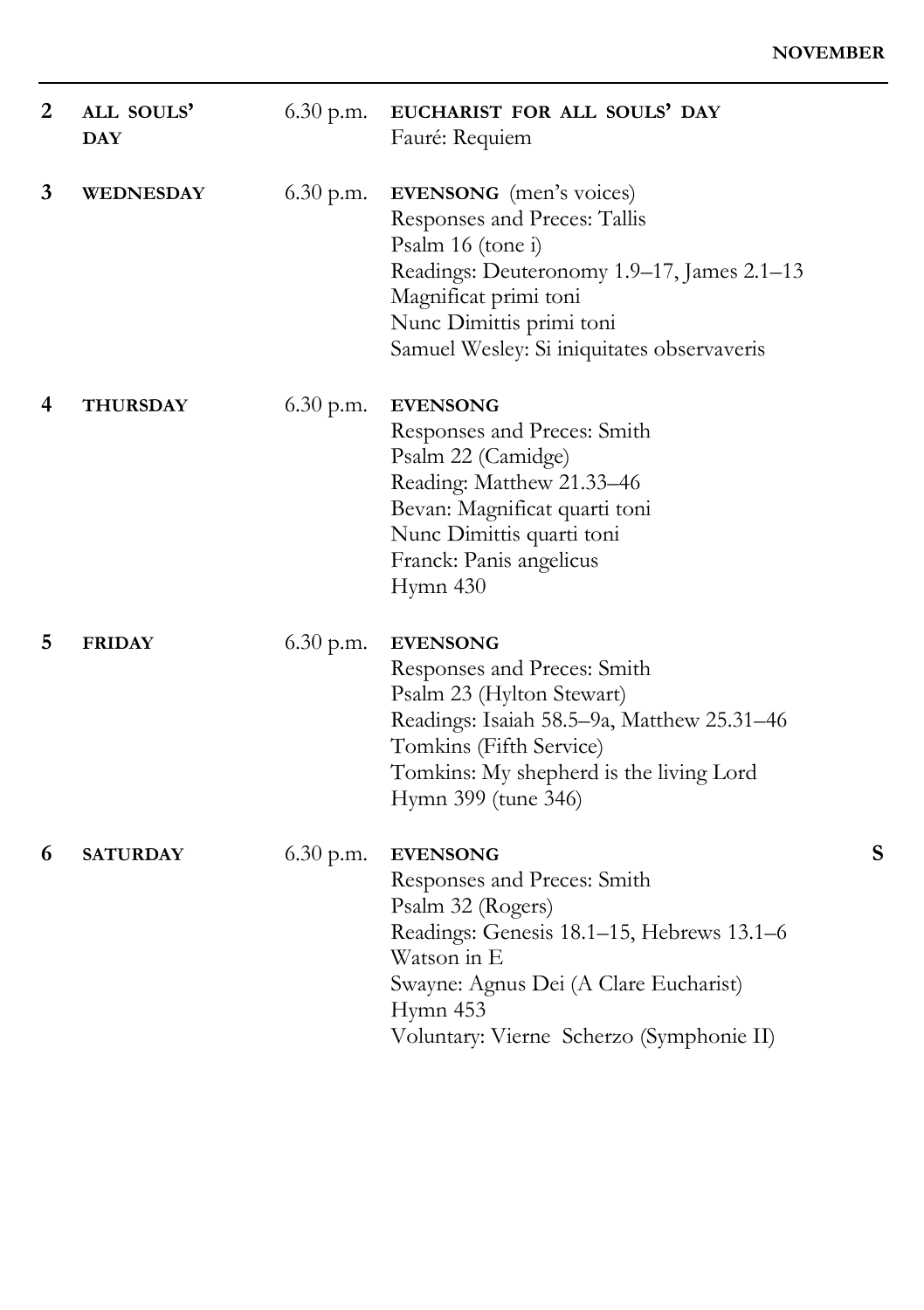| 7 | THE<br>THIRD SUNDAY<br><b>BEFORE ADVENT</b> | $8.30$ a.m. | S<br>STUDENT COMMUNION<br>Readings: Jonah 3.1-5, 10; Mark 1.14-20                                                                                                                                                                                                                                                                              |
|---|---------------------------------------------|-------------|------------------------------------------------------------------------------------------------------------------------------------------------------------------------------------------------------------------------------------------------------------------------------------------------------------------------------------------------|
|   |                                             |             | $10.30$ a.m. SUNG EUCHARIST<br>Introit: Dicit Dominus ego cogito<br>Dove: Missa Brevis<br>Readings: Jonah 3.1–5, 10; Mark 1.14–20<br>Gradual: Psalm 62 vv. 5-12 (tone iv)<br>Credo II<br>Preacher: The Chaplain<br>Hymns 302, 484 (tune 167) (omit v. 3)<br>Voluntary: Mendelssohn Allegro maestoso e vivace<br>(Sonata no. 4 in B flat major) |
|   |                                             | $6.00$ p.m. | <b>ORGAN RECITAL</b> (no. 1516)<br>Alexander Trigg (St John's College)<br>Grace: Scherzo<br>Howells: Rhapsody no. 1 in D flat major<br>Franck: Choral no. 1 in E major                                                                                                                                                                         |
|   |                                             | $6.30$ p.m. | <b>EVENSONG</b><br>Responses and Preces: Smith<br>Psalm 37 vv. 1–11 (West)<br>Howells (Westminster Service)<br>Mendelssohn: Lift thine eyes<br>Hymns 457(ii), 436 (Descant: Robinson)<br>Preacher: Dr Sarah Maxwell,<br>Lay Chaplain, St John's College School<br>Voluntary: Howells Rhapsody no. 3 in C sharp minor                           |
| 8 | <b>MONDAY</b>                               | $6.30$ p.m. | EVENSONG SUNG BY ST JOHN'S VOICES AND<br>THE STEPHEN PERSE FOUNDATION<br><b>CHAMBER CHOIR</b><br>Responses and Preces: Smith<br>Psalm 41 (Buck)<br>Readings: Song of Solomon 3.6–11, John 12.1–8<br>Stanford in A<br>Chesnokov: Nine otpushchayeshi (Нын <sup>†</sup> ь отпущаеши)<br>Hymn 411 (tune 456)                                      |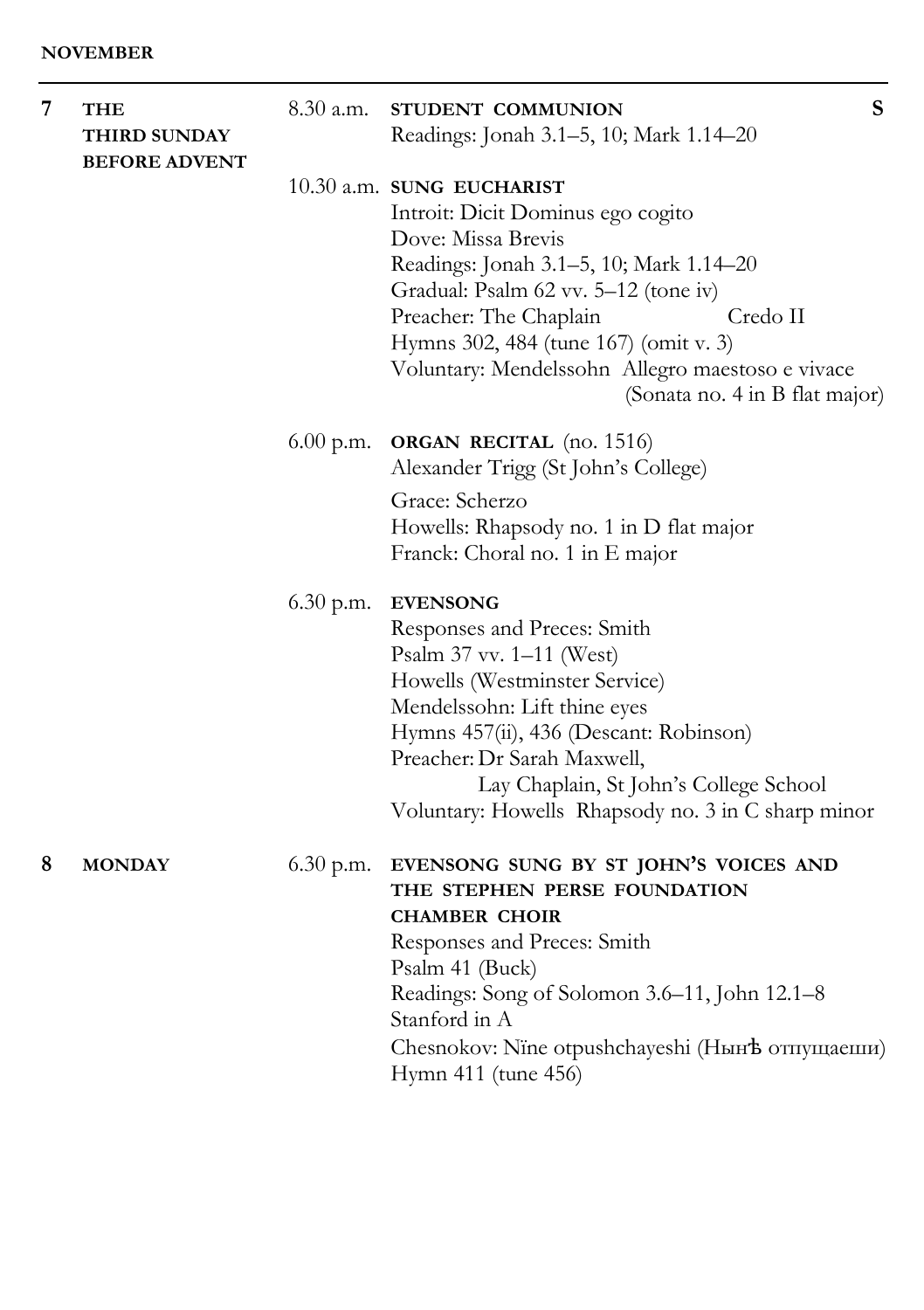$(552ii)$ 

| 9  | <b>TUESDAY</b>  | 6.30 p.m.   | <b>EVENSONG</b><br>Responses and Preces: Smith<br>Psalm 47 (Davy)<br>Readings: Deuteronomy 18.9-14, Acts 13.4-12<br>Wood in $E$ flat (no. 2)<br>Williams: Pan fo'r stormydd garwa'n curo<br>Hymn 407                                                                                                    |
|----|-----------------|-------------|---------------------------------------------------------------------------------------------------------------------------------------------------------------------------------------------------------------------------------------------------------------------------------------------------------|
| 10 | WEDNESDAY       | 6.30 p.m.   | <b>EVENSONG</b> (men's voices)<br>Responses and Preces: Tallis<br>Psalm 53 (tone iv)<br>Readings: Micah 6.6–8, James 2.14–26<br>Suriano: Magnificat primi toni<br>Nunc Dimittis primi toni<br>Lapwood: O nata lux                                                                                       |
| 11 | <b>THURSDAY</b> | $6.30$ p.m. | <b>EVENSONG</b><br>Responses and Preces: Radcliffe<br>Psalm 60 (Barnby, Hopkins)<br>Reading: Matthew 22.1-14<br>Daniel Purcell in E minor<br>Weir: Leaf from leaf Christ knows<br>Hymn 397                                                                                                              |
| 12 | <b>FRIDAY</b>   | $6.30$ p.m. | <b>EVENSONG</b><br>Responses and Preces: Radcliffe<br>Psalm $66$ vv. $1-8$ (Atkins)<br>Readings: Isaiah 58.9-14, Acts 3.1-10<br>Forbes L'Estrange (King's College Service)<br>Frances-Hoad: A Blessing<br>Hymn 83 (omit vv. 4, 5, 6)                                                                    |
| 13 | <b>SATURDAY</b> | $6.30$ p.m. | S<br><b>EVENSONG</b><br>IN MEMORY OF JOHN HALL-CRAGGS<br>Responses and Preces: Radcliffe<br>Psalm 69 vv. 1-14 (Stainer)<br>Readings: Isaiah 61.1–3, 10–11, John 14.1–4, 27<br>Sumsion in G<br>Nadia Boulanger: Lux aeterna<br>Hymn 339<br>Voluntary: J.S. Bach Fugue in E flat "St Anne"<br>(BWV 552ii) |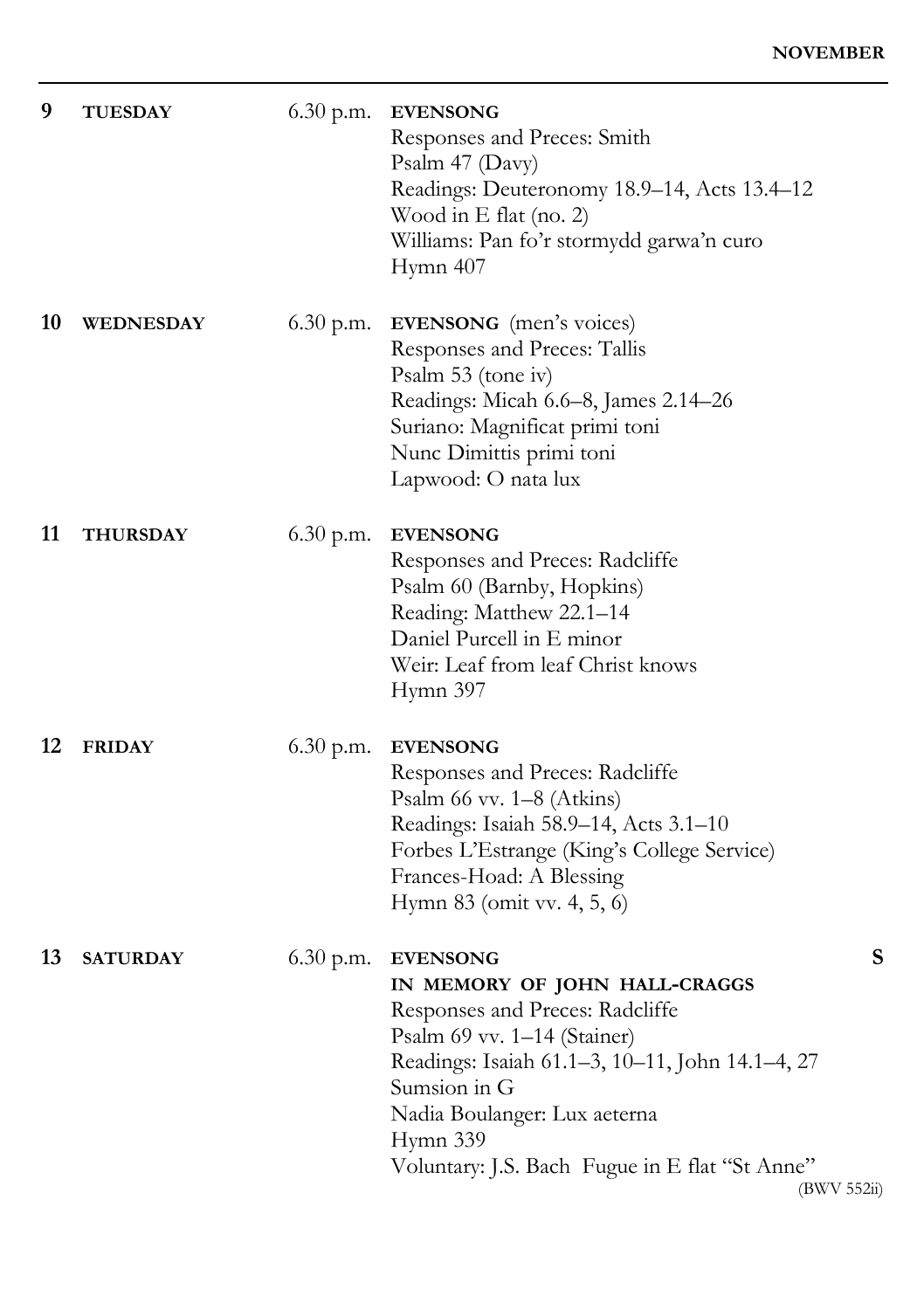#### **NOVEMBER**

| 14 | <b>REMEMBRANCE</b><br><b>SUNDAY</b><br>(THE SECOND | 8.30 a.m.   | STUDENT COMMUNION<br>Readings: Daniel 12.1–3, Mark 13.1–8                                                                                                                                                                                                                                              |
|----|----------------------------------------------------|-------------|--------------------------------------------------------------------------------------------------------------------------------------------------------------------------------------------------------------------------------------------------------------------------------------------------------|
|    | <b>SUNDAY BEFORE</b><br>ADVENT)                    |             | 10.30 a.m. SUNG EUCHARIST IN COMMEMORATION<br>OF THE DEAD OF THE TWO WORLD<br>WARS AND ALL SUBSEQUENT CONFLICTS<br>Psalm 130 (tone iv)<br>Fauré: Requiem<br>Preacher: The Dean<br>Douglas Guest: For the fallen                                                                                        |
|    |                                                    | $6.00$ p.m. | <b>ORGAN RECITAL</b> (no. 1517)<br>Katherine Dienes-Williams (Guildford Cathedral)                                                                                                                                                                                                                     |
|    |                                                    |             | Smyth: Prelude and Fugue 'O traurigkeit'<br>Smyth: Chorale Prelude 'Du, o schönes Weltgebäude'<br>Boulanger: Improvisation III<br>Duruflé: Prélude (Suite, op. 5)                                                                                                                                      |
|    |                                                    | $6.30$ p.m. | <b>EVENSONG</b><br>Responses and Preces: Radcliffe<br>Psalm $71$ vv. $1-12$ (Parratt)<br>Moore (St John's Service)<br>Ravel (arr. Gough): Requiem aeternam<br>Hymns 459, 420<br>Preacher: The Rev'd Dr Robert Mackley,<br>Vicar, Little St Mary's<br>Voluntary: Howells Rhapsody no. 1 in D flat major |
| 15 | <b>MONDAY</b>                                      | $6.30$ p.m. | EVENSONG SUNG BY ST JOHN'S VOICES<br>Responses and Preces: Smith<br>Psalm 78 vv. 1–17 (Oakley)<br>Readings: Song of Solomon 8.5–7, 1 John 4.7–16<br>Tomkins (Fifth Service)<br>Britten: Rejoice in the Lamb<br>Hymn 393                                                                                |
| 16 | <b>TUESDAY</b>                                     | $6.30$ p.m. | <b>EVENSONG</b><br>Responses and Preces: Radcliffe<br>Psalm 85 (Hemmings)<br>Readings: Ezekiel 33.1–6, Acts 13.50–14.7<br>Sumsion in A<br>Vaughan Williams: Love bade me welcome<br>Hymn 386 (tune 385)                                                                                                |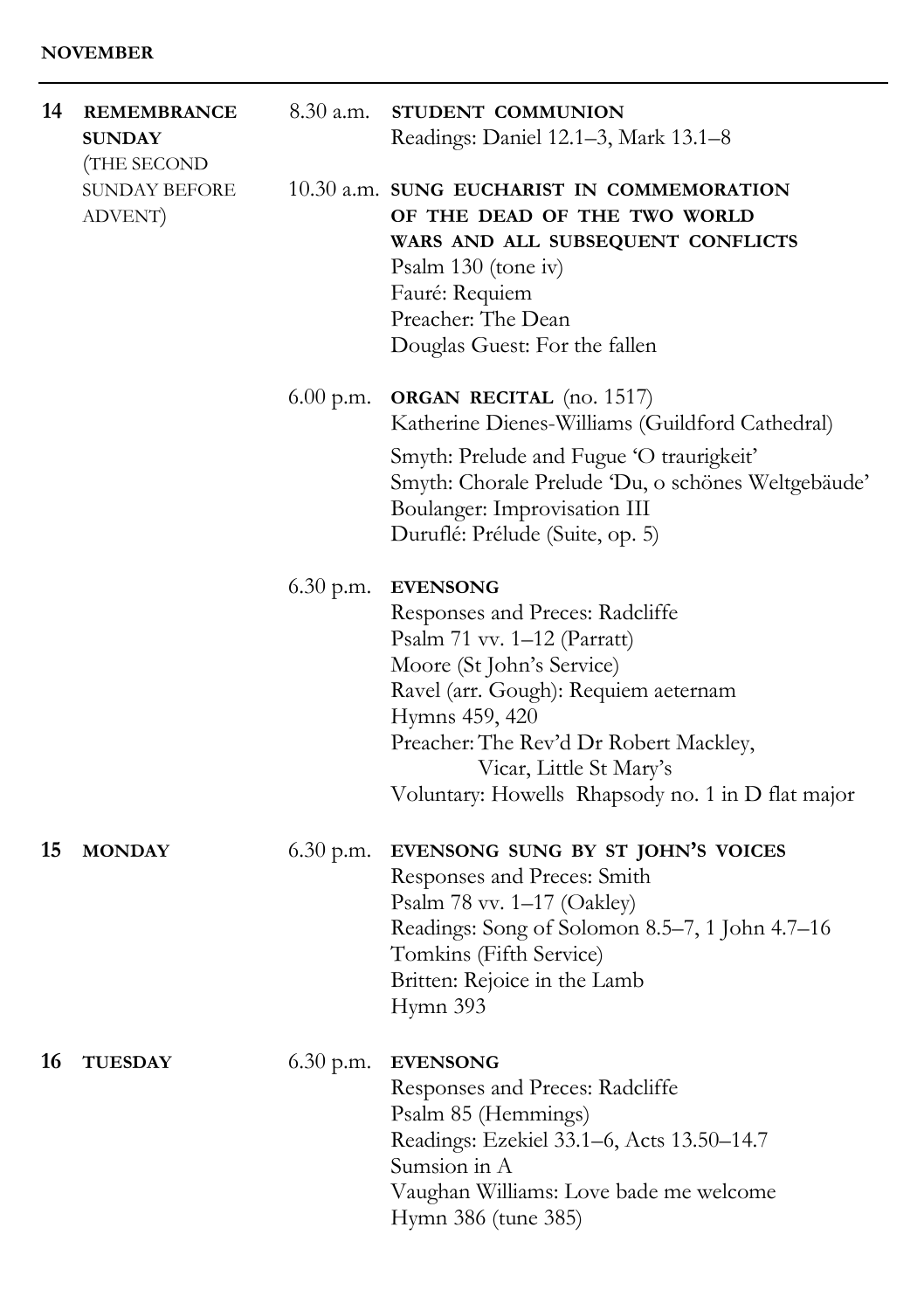| <b>WEDNESDAY</b> | $6.30$ p.m. | <b>EVENSONG</b> (men's voices)<br>Responses and Preces: Tallis<br>Psalm $89$ vv. $1-10$ (tone i)<br>Readings: Proverbs 16.16-28, James 3.1-12<br>Kennedy (Worcester Service)<br>Stevie Wishart: O Choruscans lux stellarum                                     |
|------------------|-------------|----------------------------------------------------------------------------------------------------------------------------------------------------------------------------------------------------------------------------------------------------------------|
| <b>THURSDAY</b>  | $6.30$ p.m. | <b>EVENSONG</b><br>Responses and Preces: Clucas<br>Psalm 93 (J. Robinson)<br>Reading: Matthew 25.31-46<br>Tomkins (Sixth Service)<br>Howells: A spotless rose<br>Hymn 384                                                                                      |
| <b>FRIDAY</b>    | $6.30$ p.m. | EVENSONG WITH SAXOPHONE<br>Responses and Preces: Clucas<br>Psalm 99 (Whitlock)<br>Readings: Isaiah 59.9-16, 1 John 4.16b-21<br>Tallis (Short Service)<br>Bingham: An Introduction to 'Hark, the glad sound' *<br>Hymn 6                                        |
| <b>SATURDAY</b>  | $6.30$ p.m. | S<br><b>EVENSONG</b> (men's voices)<br>Responses and Preces: Rose<br>Psalm 104 vv. 1-10 (tone iii)<br>Readings: Genesis 45.1-15, John 20.19-23<br>Cruft (Collegium Regale)<br>Boyce: The Lord is King<br>Hymn 410<br>Voluntary: Franck Choral no. 1 in E major |
|                  |             |                                                                                                                                                                                                                                                                |

\* *This work was commissioned for the College Choir in 2019.*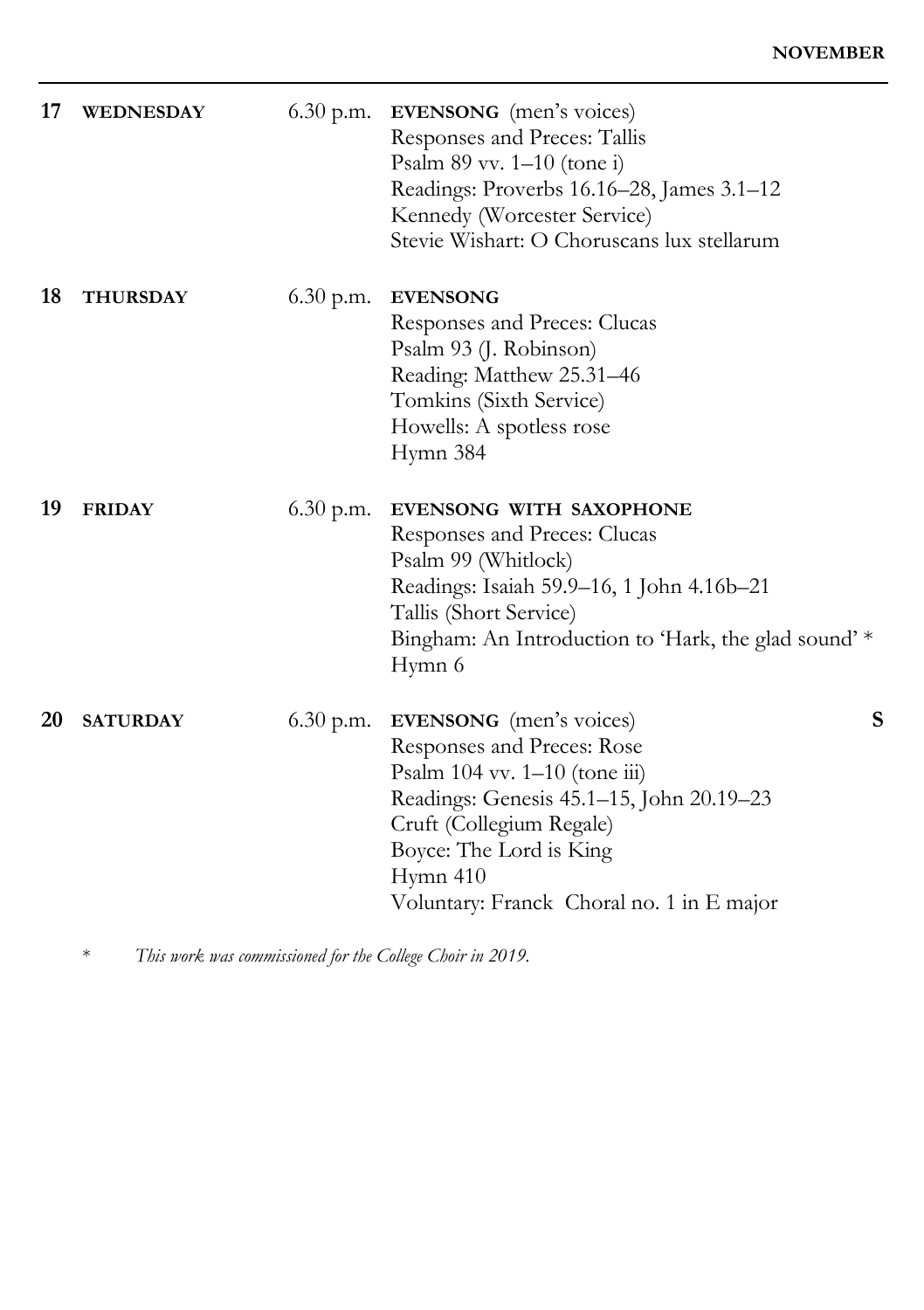#### **NOVEMBER**

| 21 | <b>CHRIST THE KING</b><br>(THE SUNDAY<br>NEXT | $8.30$ a.m. | S<br>STUDENT COMMUNION<br>Readings: Daniel 7.9-10, 13-14; John 18.33-37                                                                                                                                                                                                                                                 |
|----|-----------------------------------------------|-------------|-------------------------------------------------------------------------------------------------------------------------------------------------------------------------------------------------------------------------------------------------------------------------------------------------------------------------|
|    | BEFORE ADVENT)                                |             | 10.30 a.m. SUNG EUCHARIST (men's voices)<br>Introit: Dicit Dominus ego cogito<br>Byrd: Mass for three voices<br>Readings: Daniel 7.9-10, 13-14; John 18.33-37<br>Gradual: Psalm 93 (tone v)<br>Preacher: The Chaplain<br>Credo III<br>Hymns 304, 433 (omit vv. 4, 5)<br>Voluntary: Elgar Allegro Maestoso (Sonata in G) |
|    |                                               | $6.00$ p.m. | <b>ORGAN RECITAL</b> (no. 1518)<br>Margaret Phillips (International Concert Organist)                                                                                                                                                                                                                                   |
|    |                                               |             | J.S. Bach: Prelude and Fugue in C minor (BWV 549)<br>Saint-Saëns: Fantaisie in D flat major<br>Rootham: Epinikion (Song of Victory)                                                                                                                                                                                     |
|    |                                               | 6.30 p.m.   | <b>EVENSONG</b><br>Responses and Preces: Clucas<br>Psalm 106 vv. 1-12 (Barnard)<br>Stanford in B flat<br>Burton: Tomorrow shall be my dancing day *<br>Hymns 469 (tune 385), 427<br>Preacher: The Chaplain<br>Voluntary: J.S. Bach Nun komm der Heiden Heiland<br>(BWV 661)                                             |
| 22 | <b>MONDAY</b>                                 | $6.30$ p.m. | EVENSONG SUNG BY ST JOHN'S VOICES<br>Responses and Preces: Smith<br>Psalm 109 vv. 1–4, 20–30 (Barnby)<br>Readings: Isaiah 5.1–7, Luke 20.9–18<br>Stanford in B flat<br>Tavener: The Lamb<br>Hymn 372                                                                                                                    |
| 23 | <b>TUESDAY</b>                                | $6.30$ p.m. | <b>EVENSONG</b><br>Responses and Preces: Clucas<br>Psalm 114 (Garrett)<br>Readings: 1 Samuel 12.19-25, Acts 14.8-20<br>Weelkes (Short Service)<br>Robinson: Make we joy<br>Hymn 499                                                                                                                                     |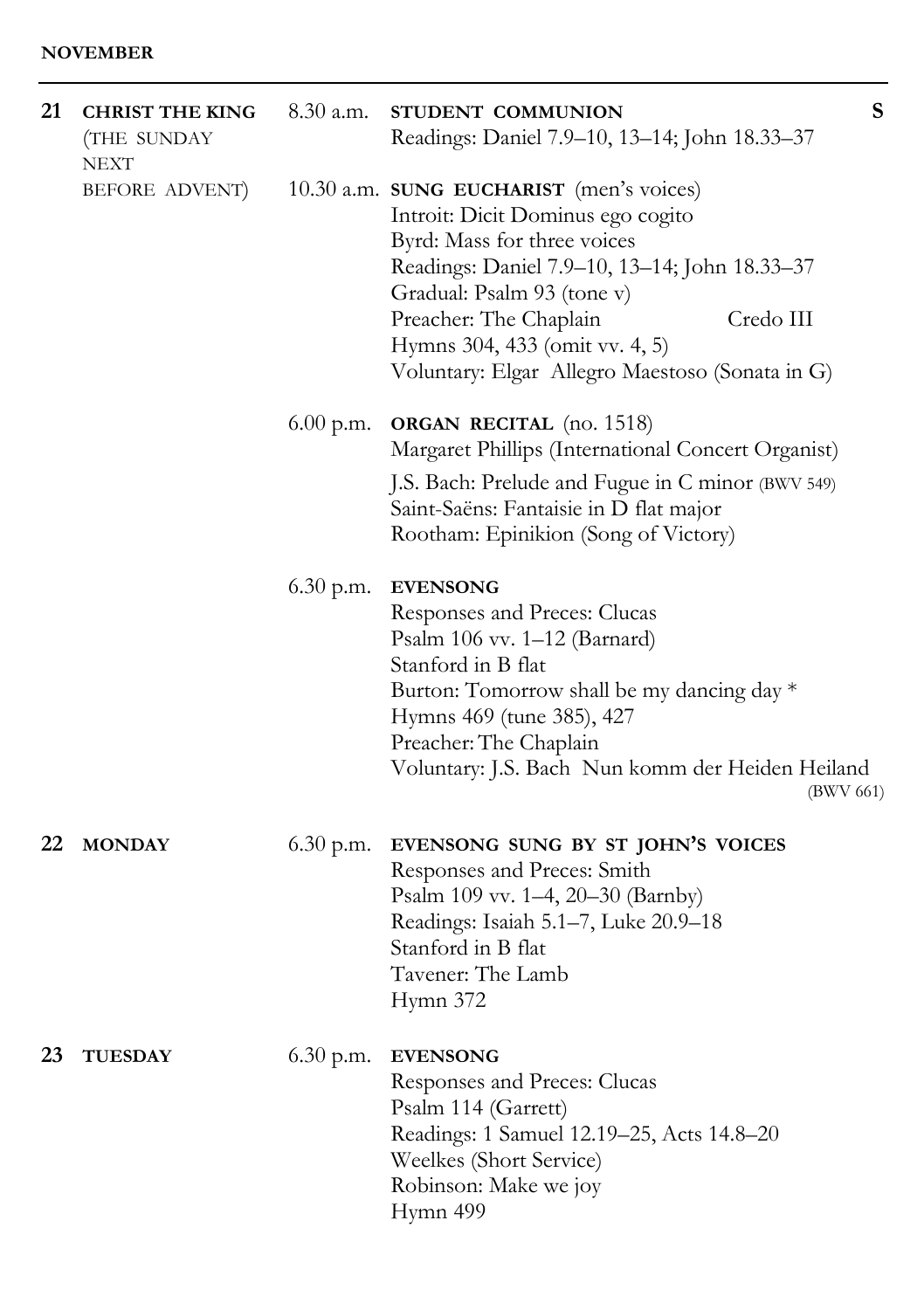| 24 | WEDNESDAY       | $6.30$ p.m. | <b>EVENSONG</b> (men's voices)<br>Responses and Preces: Tallis<br>Psalm $119$ vv. $1-8$ (tone iii)<br>Readings: Hosea 14.5-9, James 3.13-18<br>Moore (First Service)<br>Kennedy: O nata lux                                                    |   |
|----|-----------------|-------------|------------------------------------------------------------------------------------------------------------------------------------------------------------------------------------------------------------------------------------------------|---|
| 25 | <b>THURSDAY</b> | $6.30$ p.m. | <b>EVENSONG</b><br>Responses and Preces: Clucas<br>Psalm 119 vv. 81–88 (Noble)<br>Reading: Mark 4.21-34<br>Dyson in F<br>Ledger: Adam lay ybounden<br>Hymn 500                                                                                 |   |
| 26 | <b>FRIDAY</b>   | $6.30$ p.m. | <b>EVENSONG</b><br>Responses and Preces: Clucas<br>Psalm 119 vv. 153-160 (Garrett)<br>Readings: Jeremiah 1.4-10, Acts 13.1-12<br>Bevan: Magnificat octavi toni<br>Nunc Dimittis octavi toni<br>Joubert: There is no rose<br>Hymn 91 (tune 343) |   |
| 27 | <b>SATURDAY</b> |             | 6.00 p.m. ADVENT CAROL SERVICE I $**$<br>Organ music will be played by<br>George Herbert and Alexander Trigg<br>from $5.00$ p.m.                                                                                                               | S |

NOTE: Admission to the Carol Service is by ticket only. Completed application forms must be received by the Chapel Clerk before Monday 1 November.

## **Apply for tickets online at www.joh.cam.ac.uk/chapel-choir/**

\* *This work was commissioned for the College Choir in 2016.*

The Advent Carol Service includes the first performance of a new work by Helen Grime, commissioned by the *Master and Fellows.*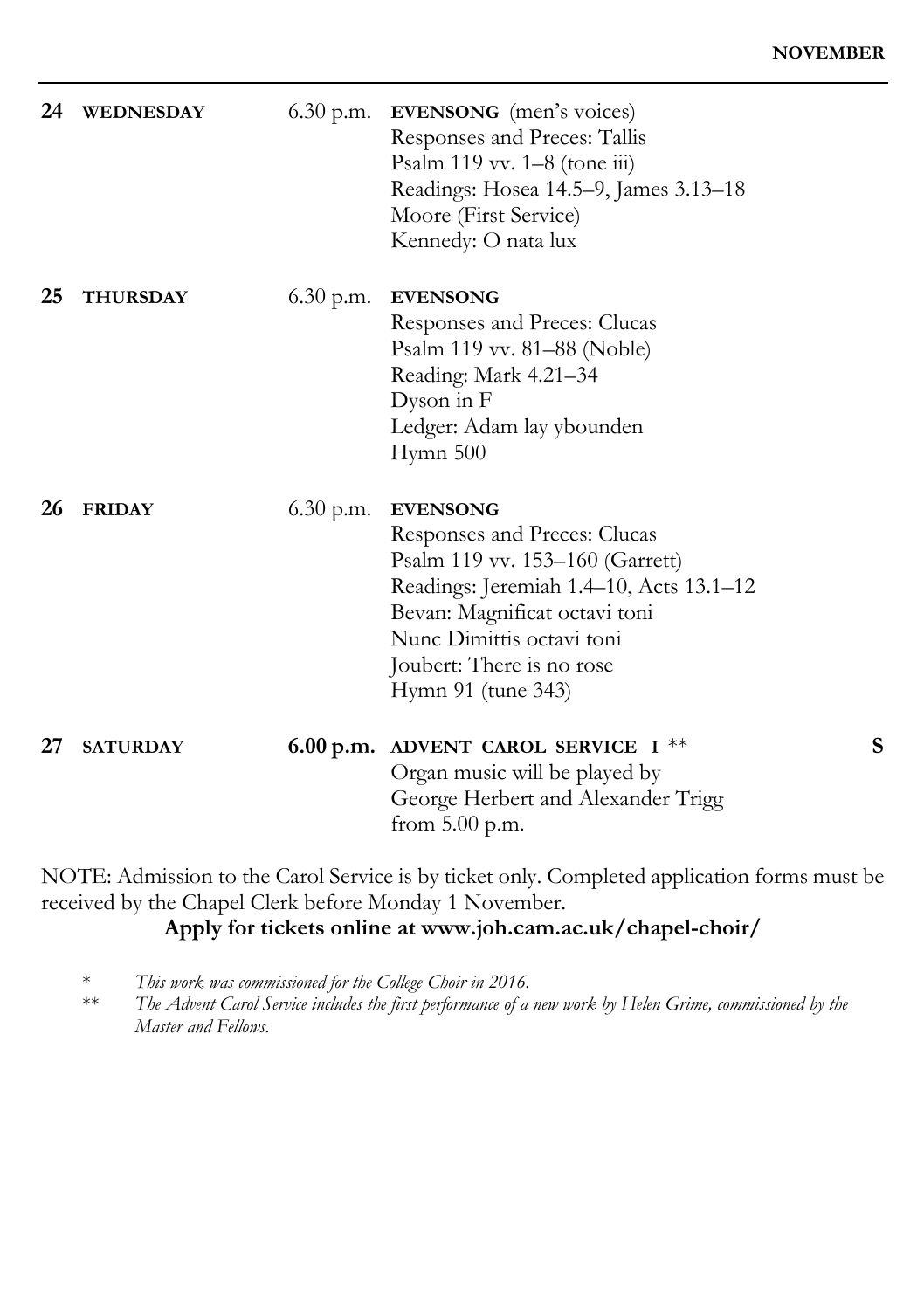| 28 THE FIRST  | 9.00 a.m. STUDENT COMMUNION                |  |
|---------------|--------------------------------------------|--|
| SUNDAY OF     | Please note later start time               |  |
| <b>ADVENT</b> | Readings: Jeremiah 33.14–16, Luke 21.25–36 |  |
|               | 3.00 p.m. ADVENT CAROL SERVICE II          |  |
|               | Oroan music will be played by              |  |

Organ music will be played by George Herbert and Alexander Trigg from 2.00 p.m.

NOTE: Admission to the Carol Service is by ticket only. Completed application forms must be received by the Chapel Clerk before Monday 1 November.

**Apply for tickets online at www.joh.cam.ac.uk/chapel-choir/**

*This Service will be broadcast live on BBC Radio 3*

| 29 | <b>MONDAY</b>                       | 6.00 p.m. CHRISTMAS CAROL SERVICE<br>SUNG BY ST JOHN'S VOICES                                                                                                                                                                                             |
|----|-------------------------------------|-----------------------------------------------------------------------------------------------------------------------------------------------------------------------------------------------------------------------------------------------------------|
| 30 | <b>ANDREW</b><br><b>THE APOSTLE</b> | 6.30 p.m. FESTAL EVENSONG<br>Introit: Dominus secus mare<br>Responses and Preces: Ayleward<br>Psalm 150 (Turle)<br>Readings: Isaiah 52.7-10, Matthew 4.18-22<br>Antiphon: Qui vult venire post me<br>Sumsion in G<br>Britten: O be joyful<br>Hymn 214(ii) |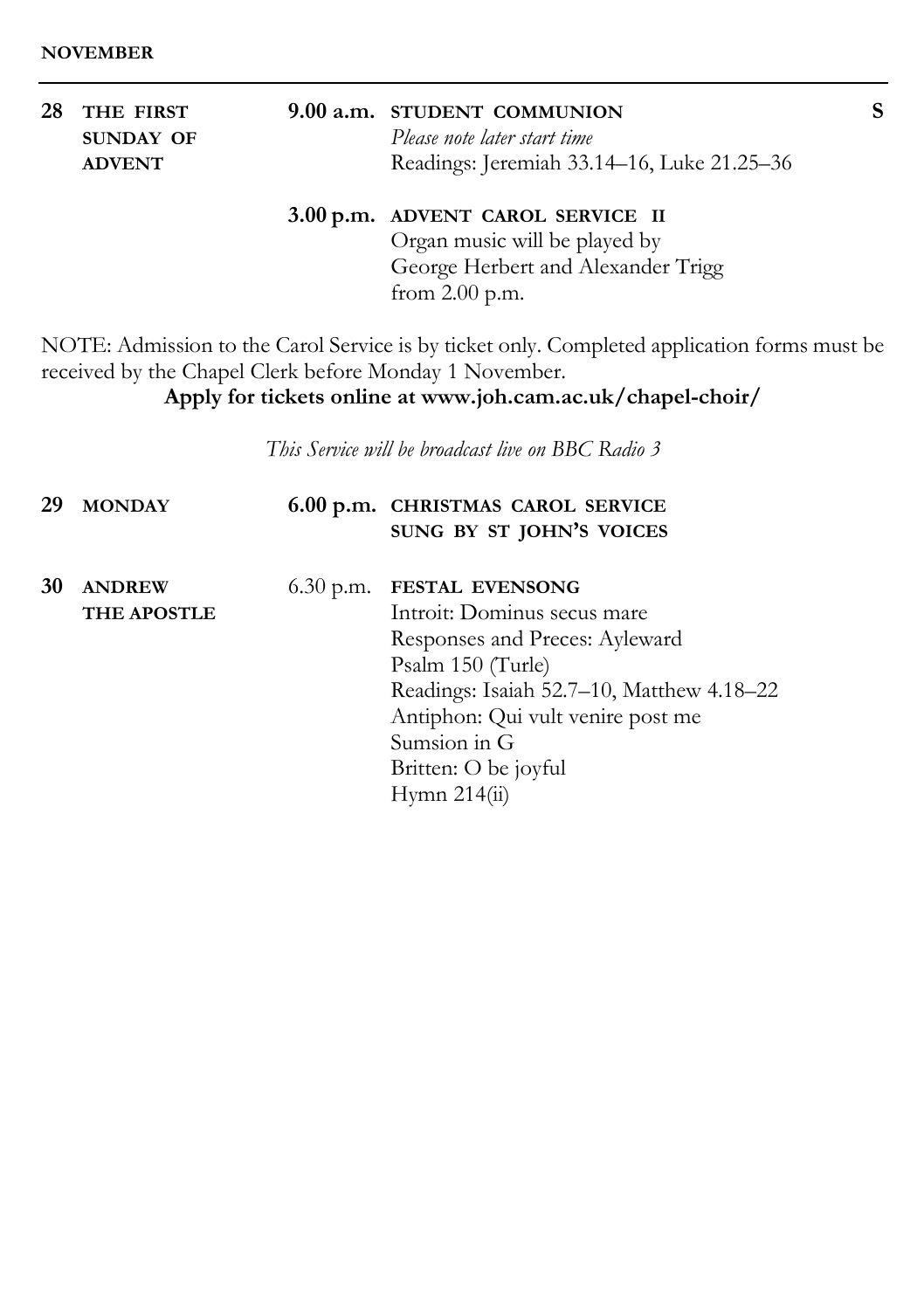| 1 | <b>WEDNESDAY</b> |             | $6.30$ p.m. <b>EVENSONG</b> (men's voices)<br>Responses and Preces: Rose<br>Psalm 6 (tone ii)<br>Readings: Amos 6.4–8, James 5.1–6<br>Sumsion in G<br>Morley: Let my complaint |
|---|------------------|-------------|--------------------------------------------------------------------------------------------------------------------------------------------------------------------------------|
| 2 | <b>THURSDAY</b>  | $6.30$ p.m. | <b>EVENSONG</b><br>Responses and Preces: Ayleward<br>Psalm 12 (Goss)<br>Reading: Luke 8.4-15<br>Wood in E flat (no. 2)<br>Wallen: Peace on earth<br>Hymn 377                   |
| 3 | <b>FRIDAY</b>    | $6.30$ p.m. | <b>CHRISTMAS CONCERT</b><br>SUNG BY THE COLLEGE CHOIR<br>Admission by ticket<br>(Details will be available on the<br>Choir's website in November)                              |

The first Evensong next term is at 6.30 p.m. on Tuesday 18 January 2022.



The Chapel is fitted with a hearing induction loop for those who are deaf or hard of hearing. Simply switch your hearing aid to the T position.

Please do not use cameras or recording devices in the Chapel, or bring in food or drink.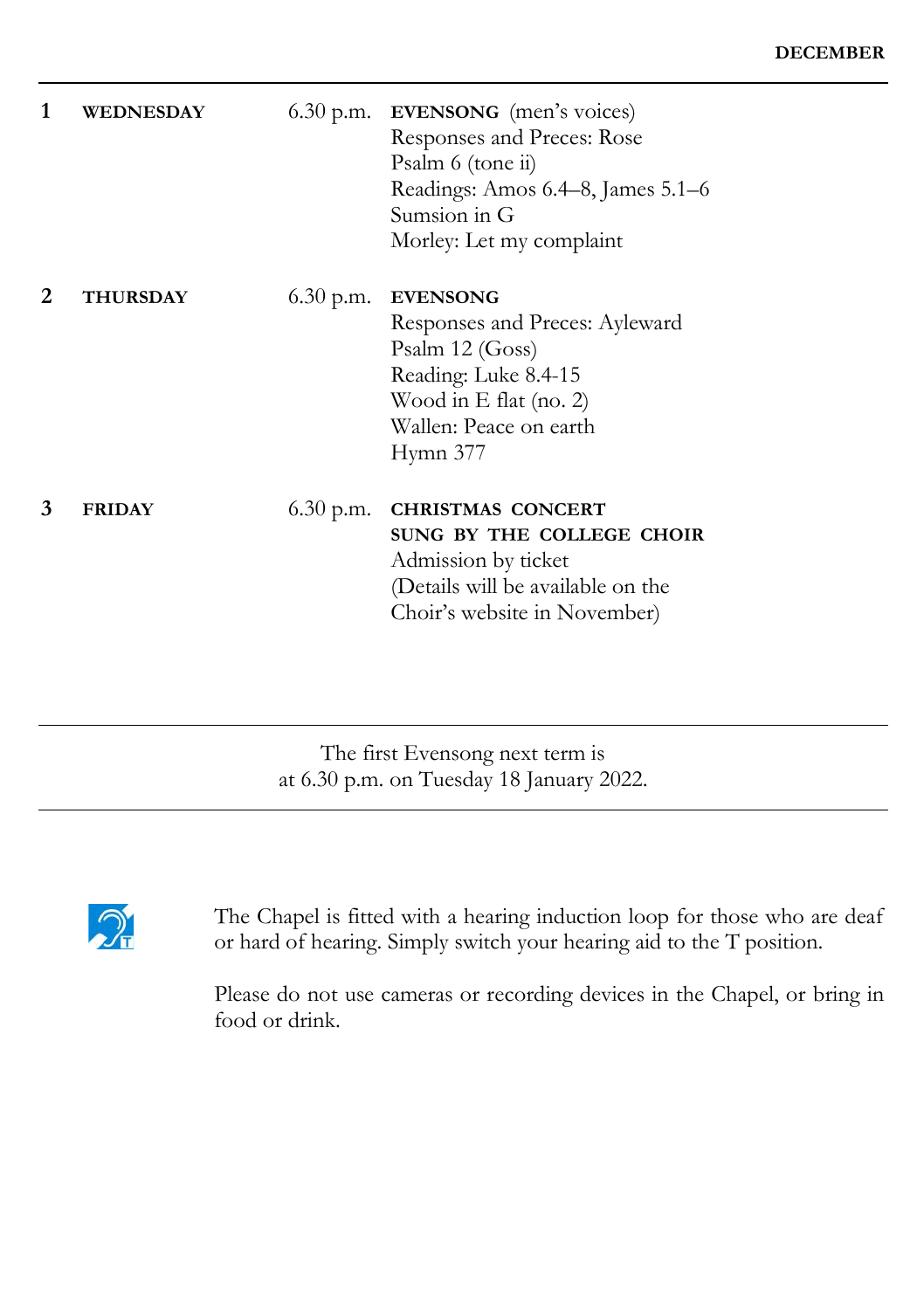## **ST JOHN'S VOICES CONCERT WITH CAMBRIDGE BAROQUE CAMERATA**

#### **ST JOHN'S COLLEGE CHAPEL**

**SATURDAY 4 DECEMBER 2021 7.30PM**

Handel: Messiah

Director: Graham Walker  $\angle$  18,  $\angle$  5 (students, available on the door only) Box Office 01223 300085 **www.adcticketing.com**



## **EPIPHANY CAROL SERVICES 2022**

## **SATURDAY 22 & SUNDAY 23 JANUARY 6.00PM**

Candlelit Services of readings and music

Admission to the Epiphany Carol Services is by ticket.

**Apply for free tickets online at www.joh.cam.ac.uk/chapel-choir/**



## **A MEDITATION ON THE PASSION OF CHRIST**

**SATURDAY 12 MARCH 2022 6.00PM**

A Service of readings and music

Admission to this Service is by ticket.

**Apply for free tickets online at www.joh.cam.ac.uk/chapel-choir/**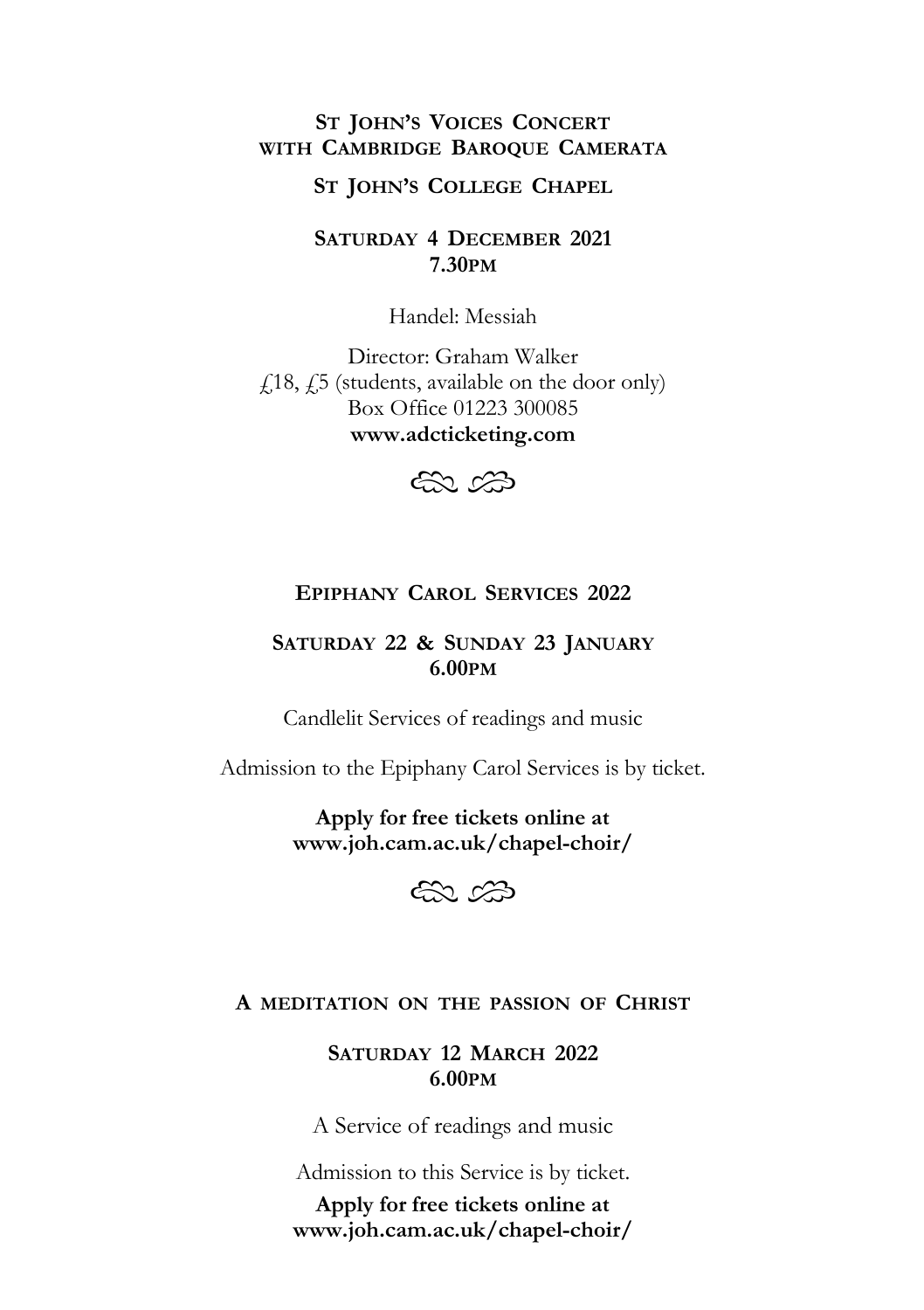## **ST JOHN'S COLLEGE CHOIR**

The Director of Music, Andrew Nethsingha, is pleased to receive enquiries from people interested in joining the choir as chorister, choral scholar or organ scholar. He is always happy to meet them informally to offer advice.

> Please contact him on 01223 338683 or by email – choir@joh.cam.ac.uk

or contact the Choir Administrator on 01223 338718



#### **CHORISTER VOICE TRIALS**

Voice trials are held for boys aged 6–9 years old.

For further details please contact the Registrar, Emma Luck, at St John's College School on 01223 353652 or by email – admissions $@s$ jcs.co.uk



## **ST JOHN'S VOICES**

Those interested in singing in the College's mixed-voice choir are encouraged to contact Graham Walker, the Director, on ghw22@cam.ac.uk

Priority is generally given to students of St John's, but singers from outside the College are very welcome to apply.